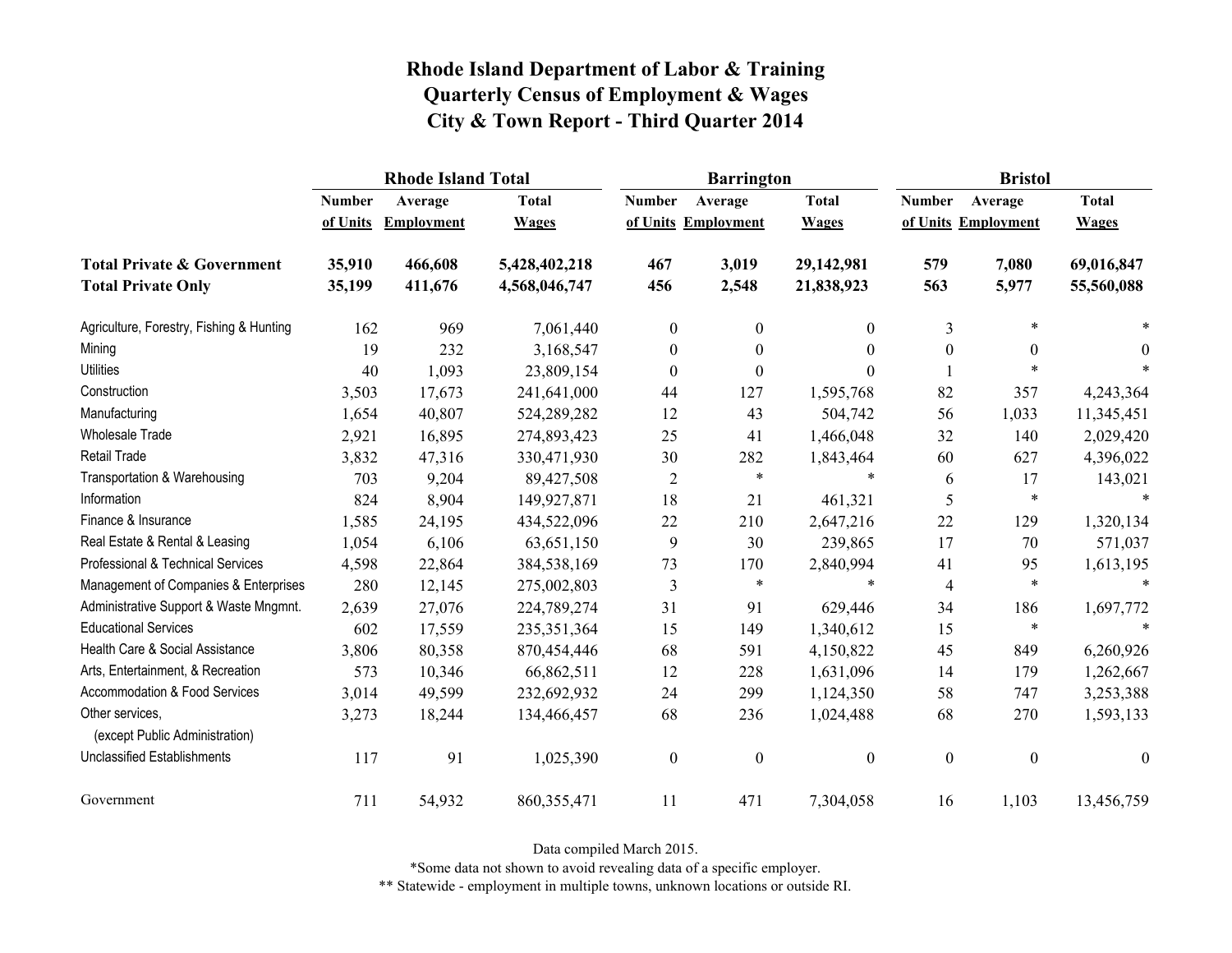|                                                   | <b>Burrillville</b> |                     |              |                  | <b>Central Falls</b> |                  | <b>Charlestown</b> |                     |              |
|---------------------------------------------------|---------------------|---------------------|--------------|------------------|----------------------|------------------|--------------------|---------------------|--------------|
|                                                   | <b>Number</b>       | Average             | <b>Total</b> | <b>Number</b>    | Average              | <b>Total</b>     | <b>Number</b>      | Average             | <b>Total</b> |
|                                                   |                     | of Units Employment | <b>Wages</b> |                  | of Units Employment  | <b>Wages</b>     |                    | of Units Employment | <b>Wages</b> |
| <b>Total Private &amp; Government</b>             | 279                 | 3,051               | 26,967,957   | 248              | 2,857                | 27,034,531       | 235                | 1,750               | 16,954,223   |
| <b>Total Private Only</b>                         | 263                 | 2,532               | 21,694,909   | 240              | 2,336                | 19,225,101       | 220                | 1,519               | 14,475,648   |
| Agriculture, Forestry, Fishing & Hunting          | 3                   | $\ast$              | *            | $\boldsymbol{0}$ | $\boldsymbol{0}$     | $\mathbf{0}$     | $\overline{2}$     | $\ast$              |              |
| Mining                                            | $\theta$            | $\theta$            | 0            | $\theta$         | $\theta$             | $\theta$         | 3                  | 28                  | 356,276      |
| <b>Utilities</b>                                  | $\overline{2}$      | $\ast$              | $\ast$       | $\theta$         | $\theta$             | $\theta$         | $\boldsymbol{0}$   | $\boldsymbol{0}$    | $\theta$     |
| Construction                                      | 53                  | 212                 | 2,766,980    | 24               | 112                  | 1,115,346        | 51                 | 160                 | 1,894,625    |
| Manufacturing                                     | 12                  | 611                 | 6,996,983    | 29               | 571                  | 5,683,211        | 3                  | $\ast$              |              |
| <b>Wholesale Trade</b>                            | 18                  | 53                  | 861,215      | 3                | $\ast$               | $\ast$           | $\overline{7}$     | 20                  | 422,685      |
| <b>Retail Trade</b>                               | 19                  | 140                 | 811,133      | 45               | 227                  | 1,489,136        | 20                 | 145                 | 1,085,030    |
| Transportation & Warehousing                      | 4                   | 10                  | 160,349      | 5                | 19                   | 75,001           | 3                  | 3                   | 24,225       |
| Information                                       | 6                   | 30                  | 200,762      | $\overline{2}$   | $\ast$               | $\ast$           | 5                  | $20\,$              | 108,500      |
| Finance & Insurance                               | 3                   | $\ast$              | $\ast$       | 8                | 69                   | 624,986          | 9                  | 54                  | 737,414      |
| Real Estate & Rental & Leasing                    | 5                   | 10                  | 84,117       |                  | 40                   | 336,854          | 6                  | 25                  | 227,921      |
| Professional & Technical Services                 | 25                  | 43                  | 639,193      | 9                | 15                   | 119,569          | 21                 | 41                  | 655,992      |
| Management of Companies & Enterprises             | $\theta$            | $\boldsymbol{0}$    | $\theta$     | $\Omega$         | $\boldsymbol{0}$     | $\theta$         | $\boldsymbol{0}$   | $\mathbf{0}$        | $\left($     |
| Administrative Support & Waste Mngmnt.            | 20                  | 93                  | 678,169      | 16               | 294                  | 2,747,566        | 21                 | 102                 | 947,639      |
| <b>Educational Services</b>                       | 3                   | 19                  | 80,886       | 3                | 146                  | 1,569,869        | 3                  | $\ast$              |              |
| Health Care & Social Assistance                   | 23                  | 575                 | 4,679,212    | 37               | 492                  | 3,620,578        | 18                 | 137                 | 1,504,776    |
| Arts, Entertainment, & Recreation                 | $\overline{4}$      | 77                  | 264,587      | $\boldsymbol{0}$ | $\boldsymbol{0}$     | $\boldsymbol{0}$ | 5                  | 147                 | 1,244,243    |
| Accommodation & Food Services                     | 30                  | 503                 | 1,618,600    | 29               | 216                  | 848,665          | 21                 | 330                 | 1,423,522    |
| Other services,<br>(except Public Administration) | 32                  | 77                  | 489,108      | 23               | 95                   | 607,365          | 22                 | 45                  | 278,032      |
| <b>Unclassified Establishments</b>                |                     | $\ast$              | $\ast$       | $\boldsymbol{0}$ | $\mathbf{0}$         | $\boldsymbol{0}$ | $\boldsymbol{0}$   | $\boldsymbol{0}$    | $\mathbf{0}$ |
| Government                                        | 16                  | 519                 | 5,273,048    | 8                | 521                  | 7,809,430        | 15                 | 231                 | 2,478,575    |

Data compiled March 2015.

\*Some data not shown to avoid revealing data of a specific employer.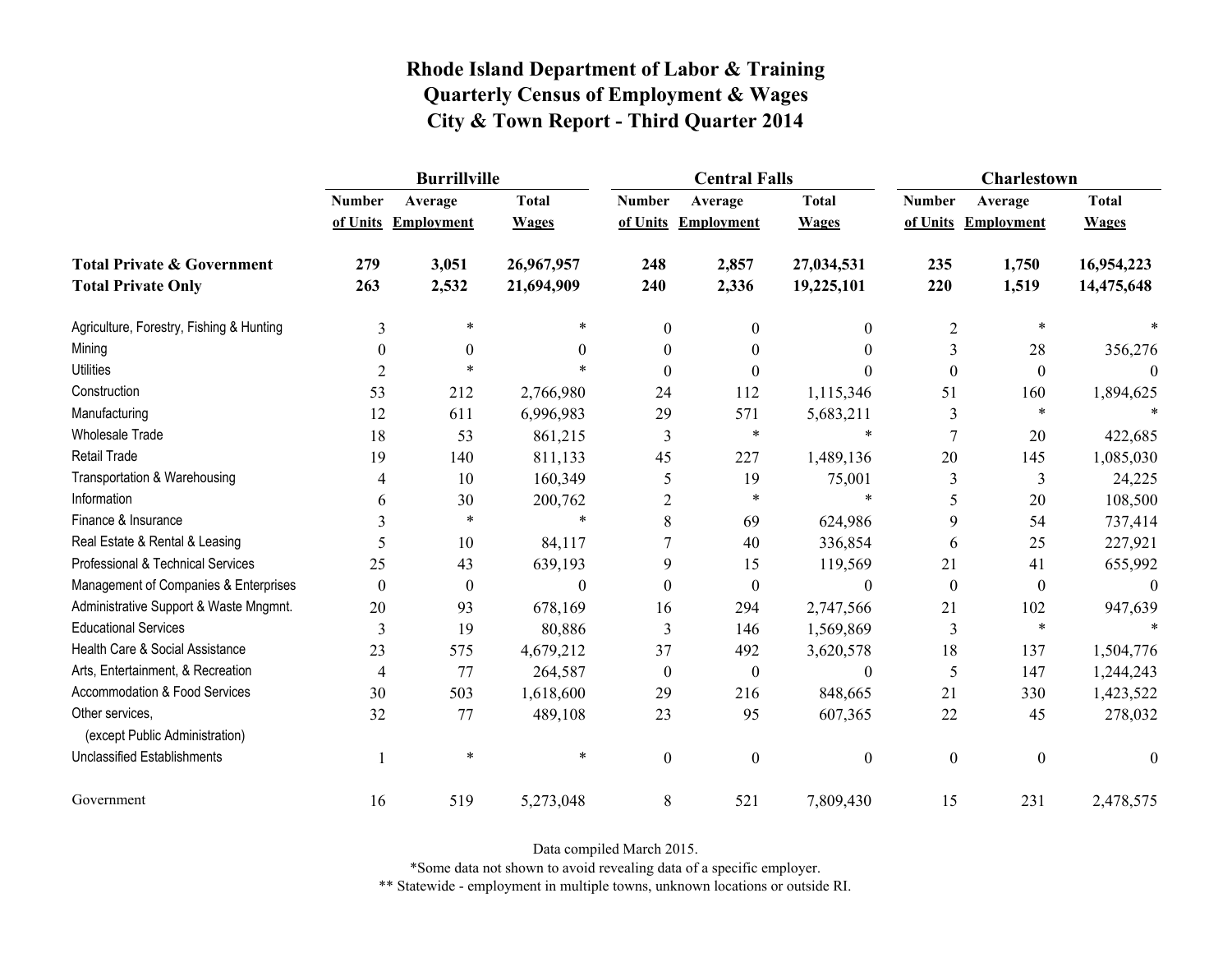|                                                   | Coventry         |                     |                  |                  | <b>Cranston</b>     |                  | <b>Cumberland</b> |                     |              |
|---------------------------------------------------|------------------|---------------------|------------------|------------------|---------------------|------------------|-------------------|---------------------|--------------|
|                                                   | <b>Number</b>    | Average             | <b>Total</b>     | <b>Number</b>    | Average             | <b>Total</b>     | <b>Number</b>     | Average             | <b>Total</b> |
|                                                   |                  | of Units Employment | <b>Wages</b>     |                  | of Units Employment | <b>Wages</b>     |                   | of Units Employment | <b>Wages</b> |
| <b>Total Private &amp; Government</b>             | 690              | 7,518               | 66,072,888       | 2,445            | 35,205              | 390,759,583      | 855               | 10,646              | 122,958,534  |
| <b>Total Private Only</b>                         | 672              | 6,497               | 53,905,113       | 2,414            | 29,222              | 287,774,208      | 838               | 9,794               | 113,882,612  |
| Agriculture, Forestry, Fishing & Hunting          | $\overline{2}$   | $\ast$              | $\ast$           | 5                | $\ast$              | $\ast$           |                   | $\ast$              |              |
| Mining                                            | $\theta$         | $\theta$            | $\Omega$         | $\overline{2}$   | $\ast$              | $\ast$           |                   |                     |              |
| <b>Utilities</b>                                  | $\boldsymbol{0}$ | $\theta$            | $\Omega$         | $\boldsymbol{0}$ | $\boldsymbol{0}$    | $\theta$         |                   | $\ast$              |              |
| Construction                                      | 123              | 426                 | 4,112,281        | 223              | 1,318               | 16,879,147       | 112               | 682                 | 9,851,307    |
| Manufacturing                                     | 38               | 531                 | 8,566,499        | 152              | 3,462               | 41,082,027       | 41                | 1,698               | 19,451,643   |
| <b>Wholesale Trade</b>                            | 26               | 227                 | 3,924,941        | 154              | 1,740               | 24,035,790       | 60                | 687                 | 10,725,772   |
| <b>Retail Trade</b>                               | 97               | 1,715               | 11,675,283       | 307              | 4,742               | 34,789,827       | 75                | 896                 | 7,037,991    |
| Transportation & Warehousing                      | 6                | 105                 | 503,341          | 57               | 615                 | 7,025,485        | 21                | 554                 | 4,908,670    |
| Information                                       | 12               | 37                  | 525,492          | 37               | 1,976               | 34,748,365       | 15                | 130                 | 1,343,363    |
| Finance & Insurance                               | 20               | 106                 | 1,070,422        | 112              | 796                 | 10,478,861       | 37                | 163                 | 1,859,258    |
| Real Estate & Rental & Leasing                    | 15               | 40                  | 347,419          | 76               | 354                 | 5,030,403        | 35                | 128                 | 1,323,404    |
| Professional & Technical Services                 | 51               | 346                 | 4,203,454        | 270              | 2,020               | 28,853,799       | 102               | 290                 | 5,197,649    |
| Management of Companies & Enterprises             | 5                | $\ast$              | $\ast$           | 12               | 462                 | 8,288,784        | 12                | $\ast$              |              |
| Administrative Support & Waste Mngmnt.            | 56               | 352                 | 2,990,029        | 175              | 2,024               | 16,204,765       | 58                | 909                 | 12,094,996   |
| <b>Educational Services</b>                       | 10               | 86                  | 545,810          | 31               | 256                 | 1,667,077        | 18                | 259                 | 2,915,783    |
| Health Care & Social Assistance                   | 66               | 1,221               | 9,681,994        | 339              | 4,201               | 32,213,191       | 100               | 927                 | 8,500,855    |
| Arts, Entertainment, & Recreation                 | 5                | 22                  | 157,719          | 34               | 462                 | 1,859,777        | $8\,$             | 74                  | 289,973      |
| Accommodation & Food Services                     | 62               | 934                 | 3,304,525        | 185              | 3,144               | 12,244,287       | 52                | 608                 | 2,299,810    |
| Other services,<br>(except Public Administration) | 78               | 299                 | 1,810,807        | 243              | 1,610               | 11,711,189       | 89                | 551                 | 4,478,456    |
| <b>Unclassified Establishments</b>                | $\boldsymbol{0}$ | $\boldsymbol{0}$    | $\boldsymbol{0}$ | $\boldsymbol{0}$ | $\boldsymbol{0}$    | $\boldsymbol{0}$ | $\boldsymbol{0}$  | $\boldsymbol{0}$    | $\theta$     |
| Government                                        | 18               | 1,021               | 12,167,775       | 31               | 5,983               | 102,985,375      | 17                | 852                 | 9,075,922    |

Data compiled March 2015.

\*Some data not shown to avoid revealing data of a specific employer.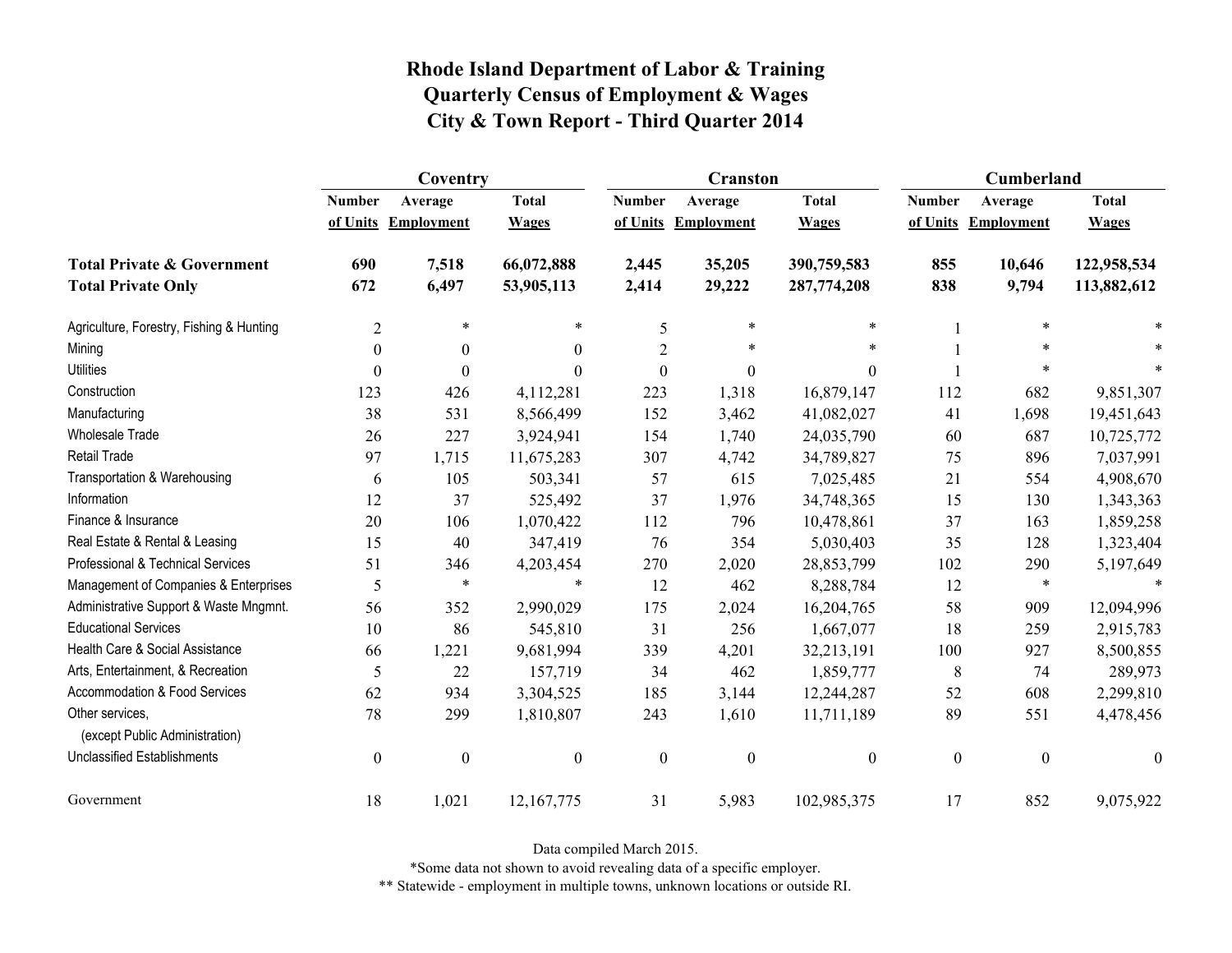|                                                   | <b>East Greenwich</b> |                     |                  |                  | <b>East Providence</b> |                  | <b>Exeter</b>    |                     |              |
|---------------------------------------------------|-----------------------|---------------------|------------------|------------------|------------------------|------------------|------------------|---------------------|--------------|
|                                                   | <b>Number</b>         | Average             | <b>Total</b>     | <b>Number</b>    | Average                | <b>Total</b>     | <b>Number</b>    | Average             | <b>Total</b> |
|                                                   |                       | of Units Employment | <b>Wages</b>     |                  | of Units Employment    | <b>Wages</b>     |                  | of Units Employment | <b>Wages</b> |
| <b>Total Private &amp; Government</b>             | 776                   | 8,090               | 84,274,209       | 1,434            | 20,052                 | 211,837,829      | 177              | 1,438               | 14,488,078   |
| <b>Total Private Only</b>                         | 762                   | 7,423               | 75,148,967       | 1,411            | 18,899                 | 196,707,481      | 172              | 1,345               | 13,482,842   |
| Agriculture, Forestry, Fishing & Hunting          | 3                     | $\ast$              |                  | $\mathbf{0}$     | $\mathbf{0}$           | 0                | 6                | 108                 | 560,656      |
| Mining                                            | $\theta$              | $\theta$            | $\Omega$         | 0                | 0                      | $\Omega$         | $\boldsymbol{0}$ | $\theta$            |              |
| <b>Utilities</b>                                  |                       | $\ast$              |                  | $\theta$         | $\theta$               | 0                | $\boldsymbol{0}$ | $\theta$            | $\theta$     |
| Construction                                      | 40                    | 242                 | 4,529,297        | 168              | 851                    | 11,429,048       | 34               | 112                 | 1,150,483    |
| Manufacturing                                     | 27                    | 399                 | 4,712,836        | 93               | 2,292                  | 27,493,079       | 8                | 39                  | 499,926      |
| <b>Wholesale Trade</b>                            | 52                    | 185                 | 4,520,810        | 99               | 1,277                  | 17,609,352       | 9                | $\ast$              | $\ast$       |
| <b>Retail Trade</b>                               | 65                    | 878                 | 7,206,814        | 133              | 1,740                  | 13,168,794       | 13               | 63                  | 440,335      |
| Transportation & Warehousing                      | $\overline{7}$        | 67                  | 317,487          | 33               | 248                    | 2,285,995        | $\mathfrak{Z}$   | $\ast$              |              |
| Information                                       | 18                    | 51                  | 1,018,010        | 19               | 350                    | 5,454,870        | 2                |                     |              |
| Finance & Insurance                               | 57                    | 260                 | 4,377,632        | 93               | 2,233                  | 29,941,747       | 3                | $\ast$              |              |
| Real Estate & Rental & Leasing                    | 30                    | 120                 | 1,304,275        | 44               | 247                    | 2,842,861        | 6                | 6                   | 45,257       |
| Professional & Technical Services                 | 131                   | 761                 | 13,056,279       | 191              | 1,079                  | 16,360,067       | 16               | $\ast$              |              |
| Management of Companies & Enterprises             | 8                     | $\ast$              | $\ast$           | 5                | 92                     | 3,025,627        |                  | $\ast$              |              |
| Administrative Support & Waste Mngmnt.            | 43                    | 245                 | 2,227,406        | 92               | 1,029                  | 8,051,771        | 24               | 132                 | 1,357,681    |
| <b>Educational Services</b>                       | 18                    | 674                 | 6,688,840        | 22               | 365                    | 3,697,177        | $\overline{2}$   | $\ast$              |              |
| Health Care & Social Assistance                   | 119                   | 1,555               | 14,847,697       | 149              | 4,109                  | 41,558,280       | 12               | $\ast$              |              |
| Arts, Entertainment, & Recreation                 | 12                    | 131                 | 673,454          | 30               | 688                    | 3,139,661        | 5                | 54                  | 275,715      |
| <b>Accommodation &amp; Food Services</b>          | 61                    | 1,349               | 5,587,949        | 110              | 1,445                  | 5,358,391        | 15               | 172                 | 659,831      |
| Other services,<br>(except Public Administration) | 70                    | 354                 | 1,996,844        | 130              | 853                    | 5,290,761        | 13               | 41                  | 344,080      |
| <b>Unclassified Establishments</b>                | $\boldsymbol{0}$      | $\boldsymbol{0}$    | $\boldsymbol{0}$ | $\boldsymbol{0}$ | $\boldsymbol{0}$       | $\boldsymbol{0}$ | $\boldsymbol{0}$ | $\boldsymbol{0}$    | $\theta$     |
| Government                                        | 14                    | 667                 | 9,125,242        | 23               | 1,153                  | 15,130,348       | 5                | 93                  | 1,005,236    |

Data compiled March 2015.

\*Some data not shown to avoid revealing data of a specific employer.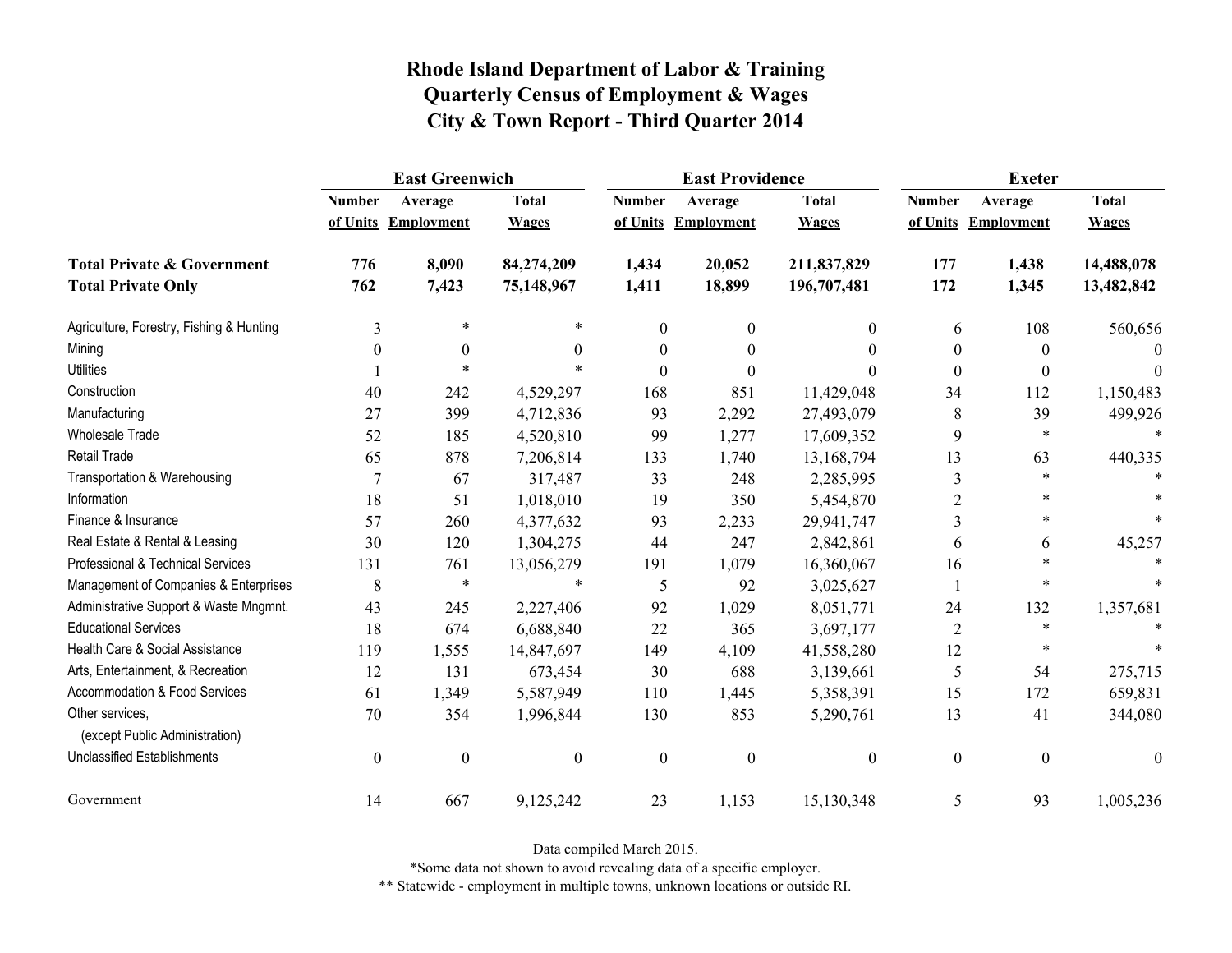|                                                   | Foster           |                     |                  |                  | Glocester           |                  | Hopkinton        |                     |              |  |
|---------------------------------------------------|------------------|---------------------|------------------|------------------|---------------------|------------------|------------------|---------------------|--------------|--|
|                                                   | <b>Number</b>    | Average             | <b>Total</b>     | <b>Number</b>    | Average             | <b>Total</b>     | <b>Number</b>    | Average             | <b>Total</b> |  |
|                                                   |                  | of Units Employment | <b>Wages</b>     |                  | of Units Employment | <b>Wages</b>     |                  | of Units Employment | <b>Wages</b> |  |
| <b>Total Private &amp; Government</b>             | 97               | 482                 | 3,634,628        | 192              | 1,473               | 12,407,881       | 193              | 1,279               | 11,662,379   |  |
| <b>Total Private Only</b>                         | 91               | 419                 | 2,893,318        | 175              | 1,090               | 8,523,485        | 182              | 1,154               | 10,342,535   |  |
| Agriculture, Forestry, Fishing & Hunting          | 3                | *                   | *                | $\overline{2}$   | 米                   | *                | 4                |                     |              |  |
| Mining                                            | $\theta$         | $\theta$            | 0                | $\theta$         | $\theta$            | $\theta$         |                  |                     |              |  |
| <b>Utilities</b>                                  | $\theta$         | $\boldsymbol{0}$    | $\Omega$         | $\Omega$         | $\theta$            | $\theta$         | $\boldsymbol{0}$ | 0                   | $\theta$     |  |
| Construction                                      | 23               | 41                  | 358,216          | 53               | 159                 | 1,841,802        | 51               | 149                 | 1,594,732    |  |
| Manufacturing                                     | 3                | 3                   | 12,000           |                  | *                   | $\ast$           | 23               | 402                 | 4,796,650    |  |
| <b>Wholesale Trade</b>                            | 3                | *                   | $\ast$           | 4                | 5                   | 54,019           | 5                | 20                  | 391,218      |  |
| Retail Trade                                      | 6                | 24                  | 100,790          | 19               | 177                 | 1,005,920        | 17               | 99                  | 705,764      |  |
| Transportation & Warehousing                      | 5                | $\ast$              | $\ast$           | $\overline{7}$   | 63                  | 617,678          | $\boldsymbol{0}$ | $\boldsymbol{0}$    | $\mathbf{0}$ |  |
| Information                                       |                  | *                   | *                | 3                | $\ast$              | $\ast$           | 5                | 22                  | 48,537       |  |
| Finance & Insurance                               | 2                | $\ast$              | *                | 6                | 28                  | 257,102          |                  | $\ast$              |              |  |
| Real Estate & Rental & Leasing                    | $\Omega$         | $\boldsymbol{0}$    | $\Omega$         | 4                |                     | 44,585           | 2                | $\ast$              |              |  |
| Professional & Technical Services                 | 11               | 22                  | 257,858          | 9                | *                   | *                | 12               | 28                  | 436,441      |  |
| Management of Companies & Enterprises             |                  | $\ast$              | $\ast$           | $\Omega$         | $\theta$            | $\mathbf{0}$     |                  | $\ast$              |              |  |
| Administrative Support & Waste Mngmnt.            | 12               | 82                  | 571,562          | 11               | 53                  | 428,999          | 13               | 33                  | 188,399      |  |
| <b>Educational Services</b>                       | $\theta$         | $\boldsymbol{0}$    | $\Omega$         | $\overline{2}$   | $\ast$              | $\ast$           | $\boldsymbol{0}$ | $\boldsymbol{0}$    |              |  |
| Health Care & Social Assistance                   | 8                | 70                  | 449,895          | 16               | 231                 | 1,392,175        | 19               | 197                 | 1,243,778    |  |
| Arts, Entertainment, & Recreation                 | $\overline{2}$   | $\ast$              | $\ast$           | 4                | 28                  | 242,462          | 5                | 57                  | 214,147      |  |
| Accommodation & Food Services                     |                  | 40                  | 141,570          | 17               | 176                 | 577,879          | 10               | 107                 | 420,885      |  |
| Other services,<br>(except Public Administration) | 3                | 11                  | 59,778           | 17               | 39                  | 381,528          | 13               | 25                  | 141,807      |  |
| <b>Unclassified Establishments</b>                | $\boldsymbol{0}$ | $\boldsymbol{0}$    | $\boldsymbol{0}$ | $\boldsymbol{0}$ | $\mathbf{0}$        | $\boldsymbol{0}$ | $\boldsymbol{0}$ | $\boldsymbol{0}$    | $\mathbf{0}$ |  |
| Government                                        | 6                | 63                  | 741,310          | 17               | 383                 | 3,884,396        | 11               | 125                 | 1,319,844    |  |

Data compiled March 2015.

\*Some data not shown to avoid revealing data of a specific employer.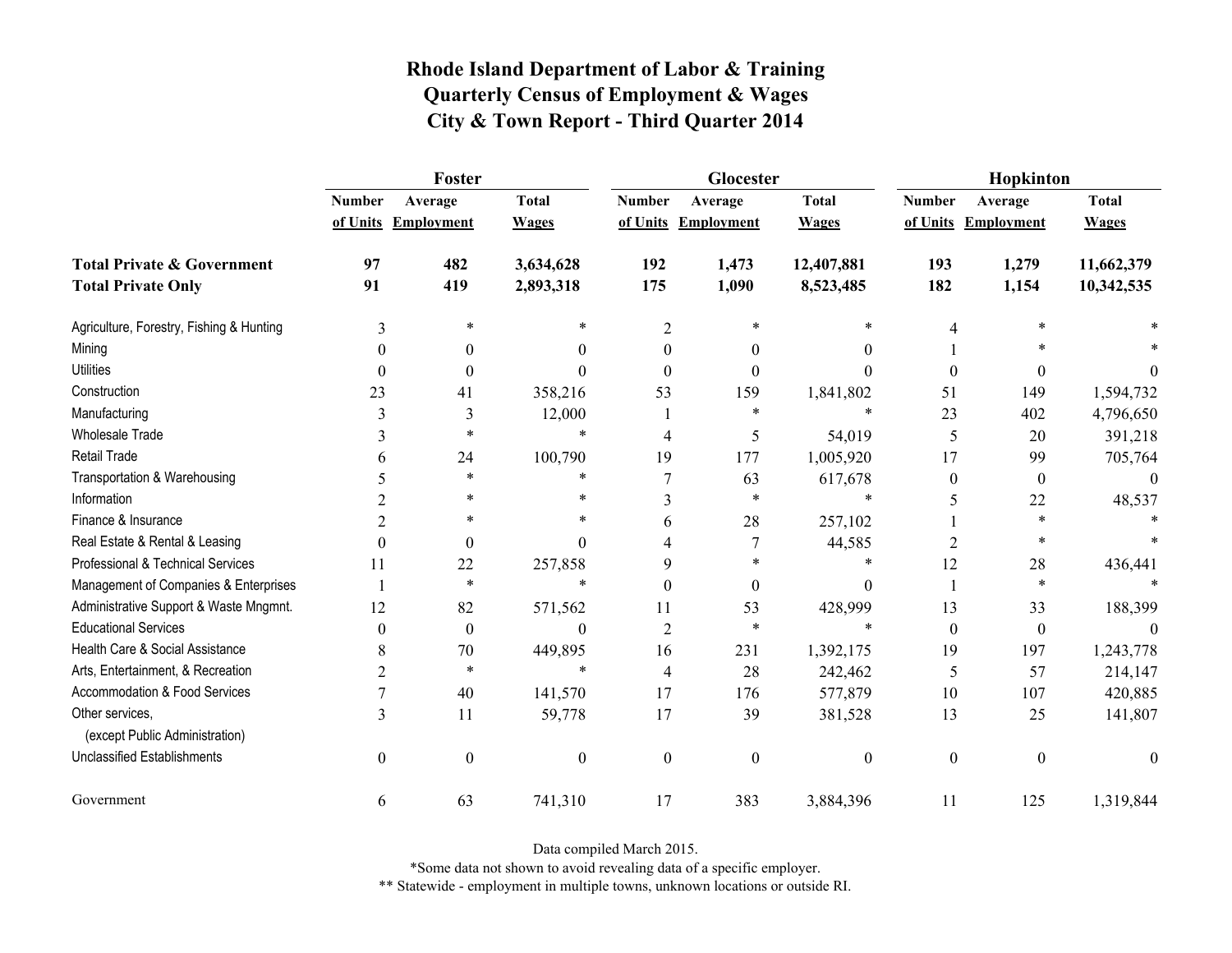|                                                   | <b>Jamestown</b> |                     |                  |                  | <b>Johnston</b>   |                  | Lincoln          |                     |                  |
|---------------------------------------------------|------------------|---------------------|------------------|------------------|-------------------|------------------|------------------|---------------------|------------------|
|                                                   | <b>Number</b>    | Average             | <b>Total</b>     | <b>Number</b>    | Average           | <b>Total</b>     | <b>Number</b>    | Average             | <b>Total</b>     |
|                                                   |                  | of Units Employment | <b>Wages</b>     | of Units         | <b>Employment</b> | <b>Wages</b>     |                  | of Units Employment | <b>Wages</b>     |
| <b>Total Private &amp; Government</b>             | 208              | 1,326               | 12,038,043       | 1,072            | 12,898            | 134,581,824      | 753              | 13,759              | 158,449,005      |
| <b>Total Private Only</b>                         | 193              | 1,008               | 8,992,724        | 1,059            | 11,646            | 119,467,054      | 731              | 12,630              | 142,578,985      |
| Agriculture, Forestry, Fishing & Hunting          | $\overline{2}$   | $\ast$              | $\ast$           | $\boldsymbol{9}$ | 38                | 152,007          |                  | *                   |                  |
| Mining                                            | $\Omega$         | $\mathbf{0}$        | $\boldsymbol{0}$ | $\overline{2}$   | $\ast$            | $\ast$           | $\boldsymbol{0}$ | $\mathbf{0}$        | 0                |
| <b>Utilities</b>                                  | $\theta$         | $\theta$            | $\theta$         | $\overline{2}$   | $\ast$            | $\ast$           | 3                |                     |                  |
| Construction                                      | 23               | 57                  | 529,167          | 161              | 778               | 10,560,342       | 86               | 701                 | 8,811,510        |
| Manufacturing                                     | 4                | $\ast$              | $\ast$           | 81               | 963               | 9,114,465        | 43               | 1,759               | 22,065,633       |
| <b>Wholesale Trade</b>                            | 11               | 35                  | 975,862          | 51               | 284               | 3,728,463        | 60               | 650                 | 8,413,635        |
| Retail Trade                                      | 15               | 117                 | 655,252          | 143              | 1,599             | 11,876,897       | 58               | 846                 | 5,891,801        |
| Transportation & Warehousing                      | 4                | $\ast$              | $\ast$           | 40               | 450               | 4,178,572        | 18               | 374                 | 3,905,922        |
| Information                                       | 6                | 12                  | 138,667          | 13               | 68                | 885,026          | 17               | 310                 | 3,282,037        |
| Finance & Insurance                               | 5                | 10                  | 108,180          | 28               | 1,426             | 30,417,400       | 32               | 2,296               | 32, 337, 572     |
| Real Estate & Rental & Leasing                    | 5                | $\ast$              | $\ast$           | 32               | 314               | 3,434,946        | 19               | 40                  | 390,943          |
| Professional & Technical Services                 | 43               | 87                  | 1,348,366        | 64               | 178               | 1,953,098        | 105              | 651                 | 13,085,556       |
| Management of Companies & Enterprises             | $\overline{2}$   | $\ast$              | $\ast$           | $\overline{4}$   | $\ast$            | $\ast$           | 13               | 521                 | 7,349,847        |
| Administrative Support & Waste Mngmnt.            | 17               | 87                  | 736,084          | 109              | 1,802             | 15,041,925       | 54               | 353                 | 3,074,857        |
| <b>Educational Services</b>                       | 3                | $\ast$              | $\ast$           | 10               | 50                | 242,598          | 8                | 132                 | 2,009,988        |
| Health Care & Social Assistance                   | 12               | 127                 | 1,342,093        | 123              | 1,838             | 17,594,724       | 83               | 981                 | 9,108,049        |
| Arts, Entertainment, & Recreation                 | 9                | 149                 | 921,036          | $\,8\,$          | 96                | 506,680          | 11               | $\ast$              | $\ast$           |
| <b>Accommodation &amp; Food Services</b>          | 13               | 202                 | 1,164,455        | 84               | 1,085             | 3,781,988        | 57               | 865                 | 3,702,177        |
| Other services,<br>(except Public Administration) | 19               | 66                  | 644,588          | 95               | 496               | 3,539,999        | 63               | 249                 | 2,028,864        |
| <b>Unclassified Establishments</b>                | $\boldsymbol{0}$ | $\boldsymbol{0}$    | $\boldsymbol{0}$ | $\boldsymbol{0}$ | $\boldsymbol{0}$  | $\boldsymbol{0}$ | $\boldsymbol{0}$ | $\boldsymbol{0}$    | $\boldsymbol{0}$ |
| Government                                        | 15               | 318                 | 3,045,319        | 13               | 1,252             | 15,114,770       | 22               | 1,129               | 15,870,020       |

Data compiled March 2015.

\*Some data not shown to avoid revealing data of a specific employer.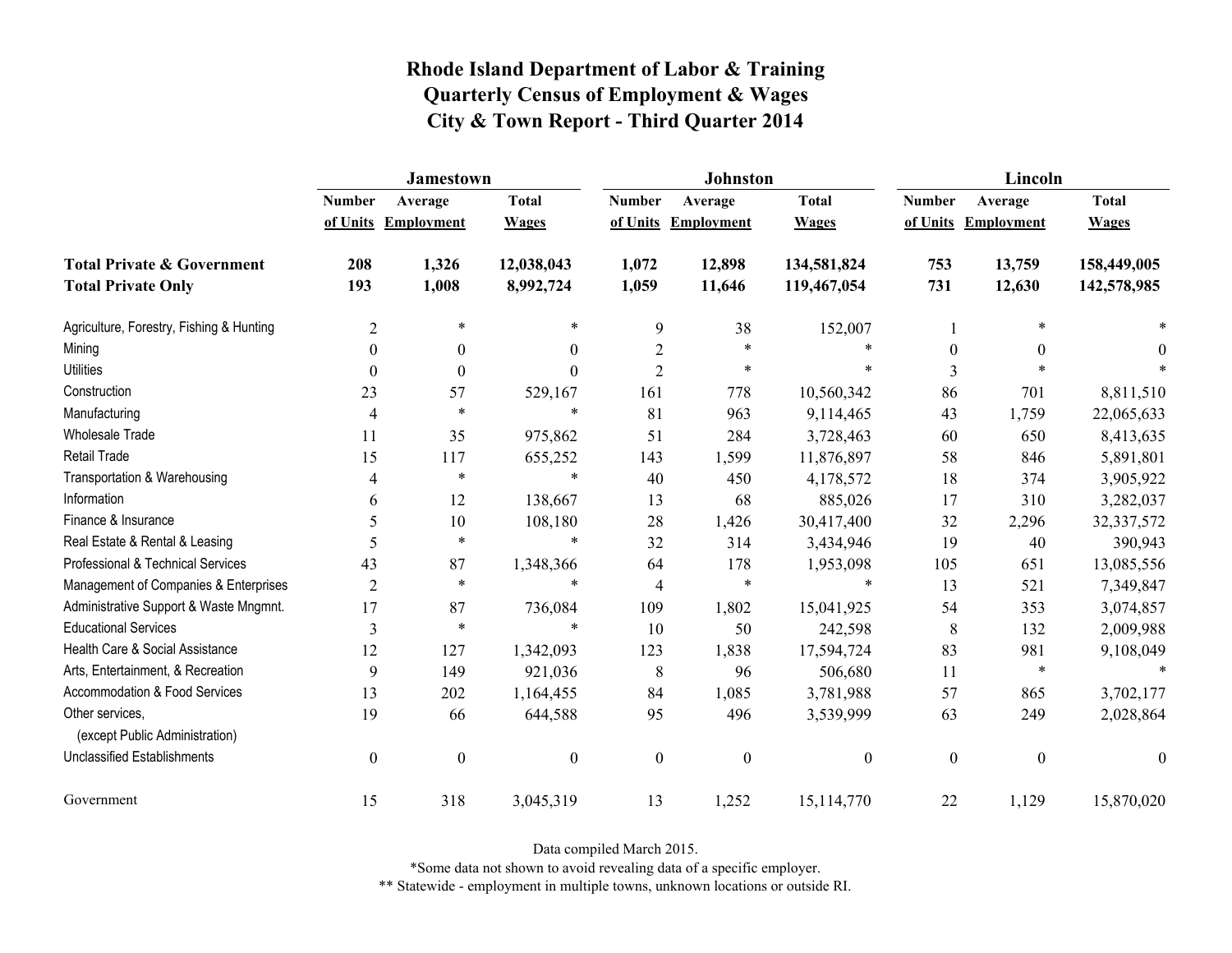|                                                   | <b>Little Compton</b> |                   |                  |                  | <b>Middletown</b>   |                  | Narragansett     |                     |              |
|---------------------------------------------------|-----------------------|-------------------|------------------|------------------|---------------------|------------------|------------------|---------------------|--------------|
|                                                   | <b>Number</b>         | Average           | <b>Total</b>     | <b>Number</b>    | Average             | <b>Total</b>     | <b>Number</b>    | Average             | <b>Total</b> |
|                                                   | of Units              | <b>Employment</b> | <b>Wages</b>     |                  | of Units Employment | <b>Wages</b>     |                  | of Units Employment | <b>Wages</b> |
| <b>Total Private &amp; Government</b>             | 137                   | 760               | 5,829,661        | 721              | 10,755              | 113,739,180      | 482              | 5,347               | 43,275,989   |
| <b>Total Private Only</b>                         | 131                   | 647               | 4,735,247        | 708              | 10,230              | 107,271,709      | 463              | 4,361               | 30,503,049   |
| Agriculture, Forestry, Fishing & Hunting          | 9                     | 104               | 439,387          | 5                | 60                  | 470,987          | 8                | 40                  | 333,272      |
| Mining                                            | $\theta$              | $\boldsymbol{0}$  | $\theta$         |                  | *                   |                  | $\theta$         | $\theta$            | $\theta$     |
| <b>Utilities</b>                                  | $\boldsymbol{0}$      | $\boldsymbol{0}$  | $\Omega$         |                  | $\ast$              |                  |                  | $\ast$              |              |
| Construction                                      | 26                    | 108               | 1,131,057        | 69               | 411                 | 4,759,704        | 43               | 163                 | 1,784,821    |
| Manufacturing                                     | $\overline{2}$        | $\ast$            | $\ast$           | 17               | 384                 | 6,763,849        | 12               | 95                  | 1,347,350    |
| <b>Wholesale Trade</b>                            | 5                     | 9                 | 173,648          | 26               | 142                 | 1,770,465        | 23               | 102                 | 1,127,849    |
| Retail Trade                                      | 6                     | 41                | 188,910          | 94               | 1,533               | 11,356,146       | 49               | 700                 | 4,272,017    |
| Transportation & Warehousing                      | 3                     | $\ast$            | *                | 11               | 126                 | 1,162,318        | 7                | 152                 | 1,274,440    |
| Information                                       | $\theta$              | $\boldsymbol{0}$  | $\theta$         | 14               | 261                 | 4,456,148        | 6                | 7                   | 406,372      |
| Finance & Insurance                               | 3                     | $\ast$            | $\ast$           | 33               | 540                 | 8,590,048        | 18               | 61                  | 990,565      |
| Real Estate & Rental & Leasing                    | 5                     | $\overline{4}$    | 103,924          | 35               | 120                 | 1,242,298        | 28               | 135                 | 1,194,808    |
| Professional & Technical Services                 | 12                    | 17                | 198,303          | 97               | 2,003               | 34,892,241       | 56               | 112                 | 1,705,071    |
| Management of Companies & Enterprises             |                       |                   | 53,750           | 6                | 295                 | 4,160,224        | $\overline{2}$   | $\ast$              |              |
| Administrative Support & Waste Mngmnt.            | 22                    | 44                | 353,796          | 44               | 216                 | 1,694,578        | 30               | 111                 | 1,043,674    |
| <b>Educational Services</b>                       |                       | $\ast$            | $\ast$           | 9                | $\ast$              | $\ast$           | 5                | $\ast$              |              |
| Health Care & Social Assistance                   | 7                     | 4                 | 45,902           | 80               | 1,423               | 10,510,342       | 39               | 493                 | 4,200,599    |
| Arts, Entertainment, & Recreation                 | 6                     | 105               | 688,747          | 15               | 214                 | 1,349,454        | 13               | 351                 | 2,052,745    |
| Accommodation & Food Services                     | 8                     | 78                | 250,032          | 84               | 1,768               | 8,324,386        | 82               | 1,566               | 6,995,800    |
| Other services.<br>(except Public Administration) | 15                    | 70                | 475,216          | 67               | 488                 | 2,625,454        | 41               | 267                 | 1,651,746    |
| <b>Unclassified Establishments</b>                | $\boldsymbol{0}$      | $\boldsymbol{0}$  | $\boldsymbol{0}$ | $\boldsymbol{0}$ | $\boldsymbol{0}$    | $\boldsymbol{0}$ | $\boldsymbol{0}$ | $\boldsymbol{0}$    | $\theta$     |
| Government                                        | 6                     | 113               | 1,094,414        | 13               | 525                 | 6,467,471        | 19               | 986                 | 12,772,940   |

Data compiled March 2015.

\*Some data not shown to avoid revealing data of a specific employer.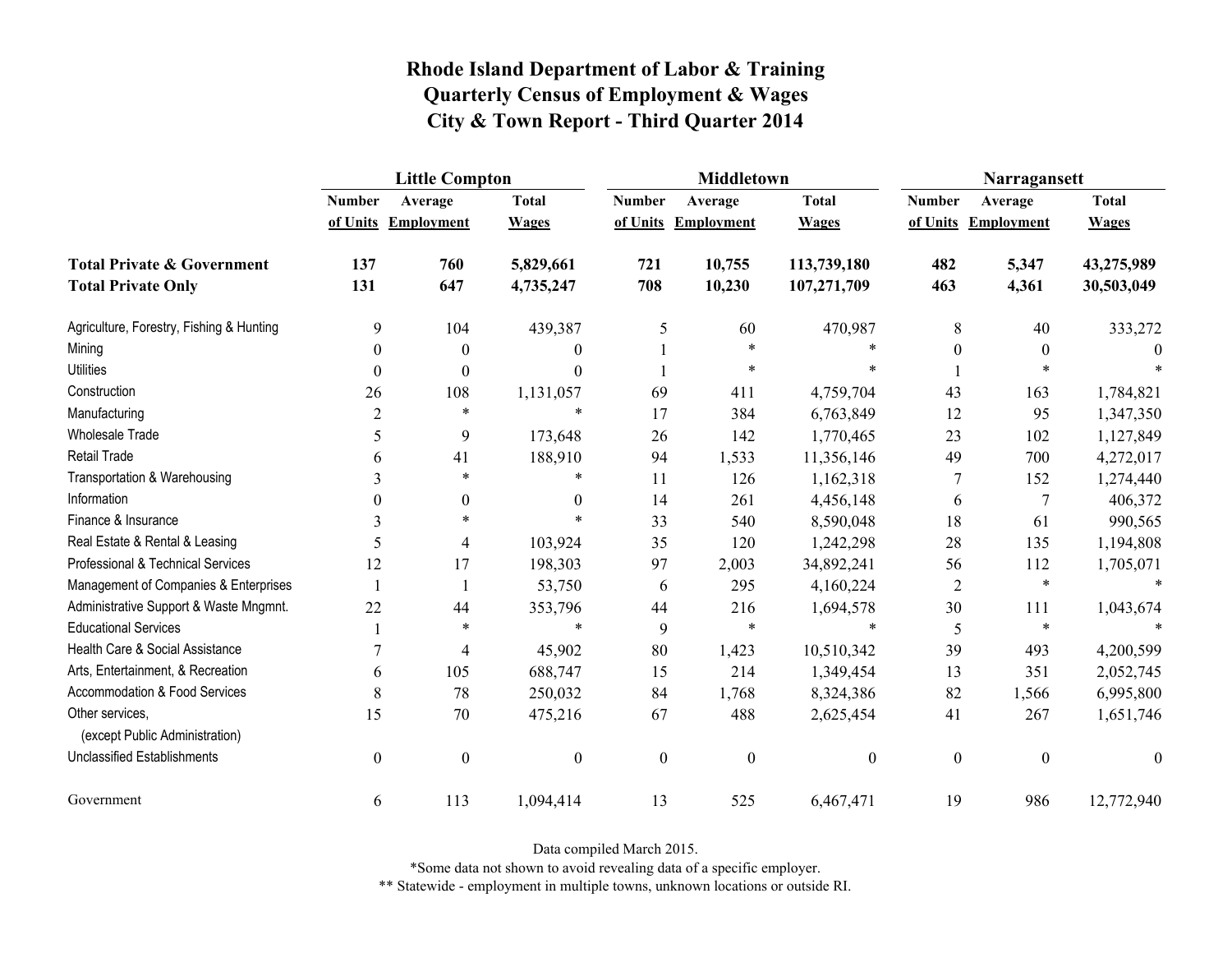|                                                   | <b>Newport</b>   |                     |              |                | <b>New Shoreham</b> |                  | <b>North Kingstown</b> |                     |              |
|---------------------------------------------------|------------------|---------------------|--------------|----------------|---------------------|------------------|------------------------|---------------------|--------------|
|                                                   | <b>Number</b>    | Average             | <b>Total</b> | <b>Number</b>  | Average             | <b>Total</b>     | <b>Number</b>          | Average             | <b>Total</b> |
|                                                   |                  | of Units Employment | <b>Wages</b> |                | of Units Employment | <b>Wages</b>     |                        | of Units Employment | <b>Wages</b> |
| <b>Total Private &amp; Government</b>             | 1,269            | 19,002              | 232,753,498  | 224            | 1,733               | 14,703,458       | 979                    | 16,170              | 185,194,811  |
| <b>Total Private Only</b>                         | 1,234            | 13,836              | 116,396,423  | 210            | 1,594               | 13,326,038       | 959                    | 14,863              | 170,045,800  |
| Agriculture, Forestry, Fishing & Hunting          | 4                | $\ast$              | *            | 3              | $\ast$              | *                | 12                     | 78                  | 1,406,428    |
| Mining                                            |                  | *                   | *            | $\theta$       | $\boldsymbol{0}$    | $\theta$         | *                      | $\ast$              |              |
| <b>Utilities</b>                                  | $\boldsymbol{0}$ | $\Omega$            | 0            | $\overline{2}$ | $\ast$              | $\ast$           | $\ast$                 | $\ast$              |              |
| Construction                                      | 80               | 417                 | 5,398,676    | 33             | 56                  | 627,286          | 96                     | 363                 | 4,171,700    |
| Manufacturing                                     | 30               | 212                 | 2,007,167    | 6              | 15                  | 86,439           | 70                     | 5,894               | 89,027,276   |
| <b>Wholesale Trade</b>                            | 37               | 108                 | 1,676,020    | $\overline{2}$ | $\ast$              | $\ast$           | 83                     | 619                 | 9,948,889    |
| <b>Retail Trade</b>                               | 208              | 1,586               | 9,531,370    | 35             | 171                 | 1,273,573        | 98                     | 1,877               | 13,233,884   |
| Transportation & Warehousing                      | 40               | 312                 | 1,978,121    | 4              | 18                  | 131,580          | 43                     | 519                 | 4,922,228    |
| Information                                       | 25               | 253                 | 2,811,932    | $\overline{2}$ | $\ast$              | $\ast$           | 16                     | 181                 | 3,022,452    |
| Finance & Insurance                               | 42               | 202                 | 2,908,708    |                | $\ast$              | $\ast$           | 40                     | 320                 | 4,511,312    |
| Real Estate & Rental & Leasing                    | 53               | 345                 | 3,256,009    | 12             | 71                  | 569,905          | 23                     | 74                  | 877,750      |
| Professional & Technical Services                 | 148              | 503                 | 8,274,912    | 5              | 36                  | 232,536          | 133                    | 395                 | 5,810,568    |
| Management of Companies & Enterprises             | 7                | $\ast$              | $\ast$       |                | $\ast$              | $\ast$           | 12                     | 609                 | 7,330,400    |
| Administrative Support & Waste Mngmnt.            | 93               | 382                 | 3,823,639    | 15             | 54                  | 528,182          | 70                     | 451                 | 3,723,629    |
| <b>Educational Services</b>                       | 18               | 642                 | 7,955,558    |                | $\ast$              | *                | 15                     | 98                  | 698,961      |
| Health Care & Social Assistance                   | 86               | 1,604               | 16,376,767   | 3              | $\ast$              | *                | 79                     | 1,604               | 11,576,255   |
| Arts, Entertainment, & Recreation                 | 45               | 1,233               | 8,201,187    | 11             | 69                  | 535,157          | 31                     | 353                 | 1,941,391    |
| Accommodation & Food Services                     | 177              | 4,971               | 32,371,620   | 60             | 1,024               | 8,325,166        | 58                     | 981                 | 3,949,567    |
| Other services,<br>(except Public Administration) | 139              | 846                 | 7,531,673    | 14             | 33                  | 186,718          | 79                     | 390                 | 2,330,215    |
| Unclassified Establishments                       |                  | $\ast$              | $\ast$       | $\mathbf{0}$   | $\boldsymbol{0}$    | $\boldsymbol{0}$ | $\ast$                 | $\ast$              |              |
| Government                                        | 35               | 5,166               | 116,357,075  | 14             | 139                 | 1,377,420        | 20                     | 1,307               | 15,149,011   |

Data compiled March 2015.

\*Some data not shown to avoid revealing data of a specific employer.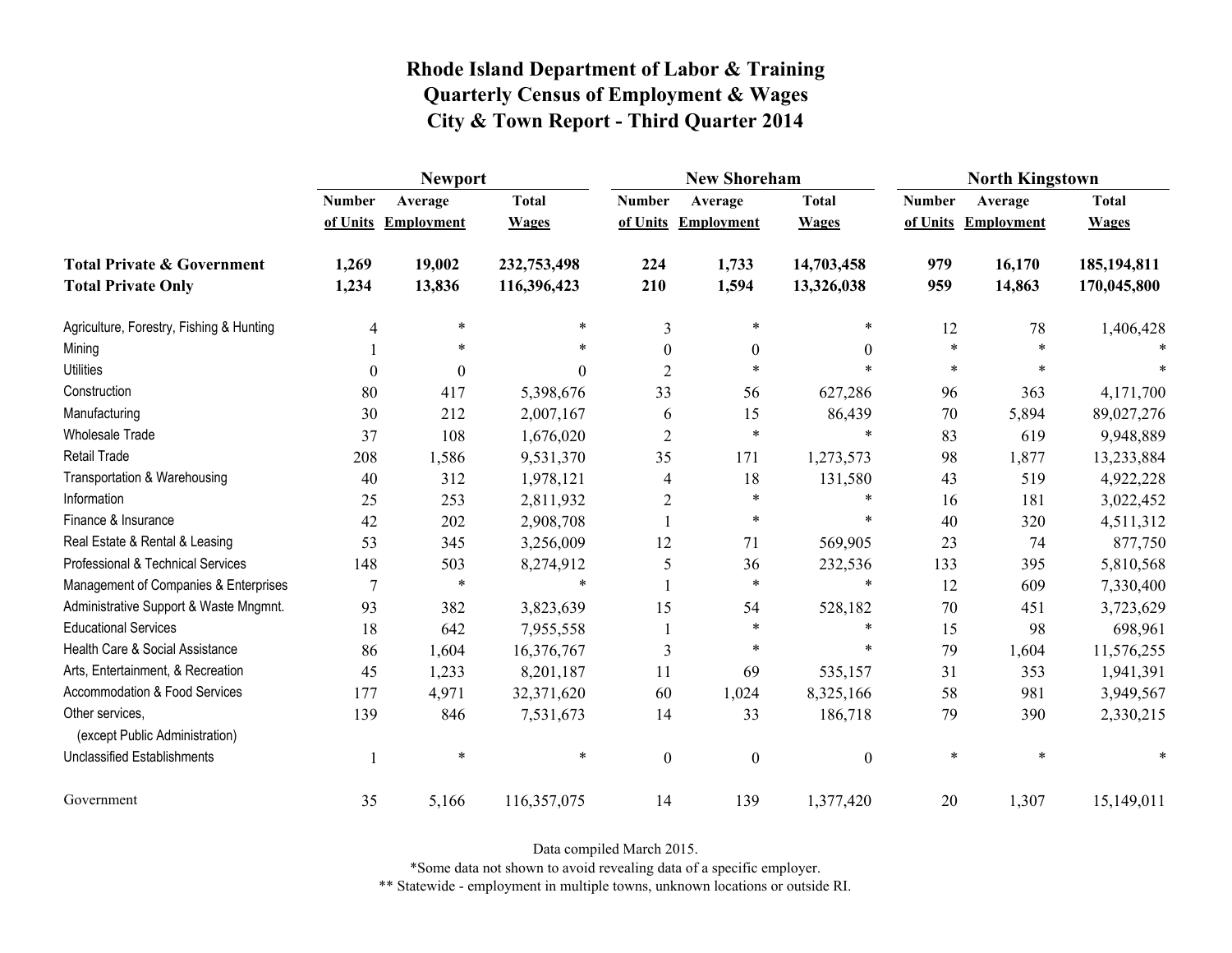|                                                   | <b>North Providence</b> |                  |                  |                  | <b>North Smithfield</b> |                  | Pawtucket      |                   |              |
|---------------------------------------------------|-------------------------|------------------|------------------|------------------|-------------------------|------------------|----------------|-------------------|--------------|
|                                                   | <b>Number</b>           | Average          | <b>Total</b>     | <b>Number</b>    | Average                 | <b>Total</b>     | <b>Number</b>  | Average           | <b>Total</b> |
|                                                   | of Units                | Employment       | <b>Wages</b>     | of Units         | <b>Employment</b>       | <b>Wages</b>     | of Units       | <b>Employment</b> | <b>Wages</b> |
| <b>Total Private &amp; Government</b>             | 682                     | 6,754            | 61,670,274       | 373              | 4,600                   | 38,775,580       | 1,532          | 22,634            | 252,074,066  |
| <b>Total Private Only</b>                         | 672                     | 5,938            | 50,728,264       | 364              | 4,301                   | 35,306,614       | 1,509          | 21,157            | 228,165,629  |
| Agriculture, Forestry, Fishing & Hunting          | $\boldsymbol{0}$        | $\theta$         | $\theta$         | $\overline{2}$   | $\ast$                  | *                | 0              | $\theta$          | $\theta$     |
| Mining                                            | $\boldsymbol{0}$        | $\theta$         | $\theta$         | $\overline{2}$   | $\ast$                  | $\ast$           | 0              |                   | $\bf{0}$     |
| <b>Utilities</b>                                  | $\theta$                | $\theta$         | $\Omega$         | $\boldsymbol{0}$ | $\boldsymbol{0}$        | $\overline{0}$   | 3              |                   |              |
| Construction                                      | 74                      | 213              | 2,506,505        | 62               | 217                     | 2,019,275        | 131            | 953               | 12,918,633   |
| Manufacturing                                     | 32                      | 211              | 1,963,298        | 19               | 524                     | 5,023,899        | 136            | 3,847             | 43,202,660   |
| Wholesale Trade                                   | 20                      | 76               | 1,048,139        | $22\,$           | 167                     | 2,389,418        | 68             | 485               | 5,957,522    |
| Retail Trade                                      | 92                      | 938              | 6,020,268        | 35               | 997                     | 6,660,611        | 173            | 1,380             | 9,821,026    |
| Transportation & Warehousing                      | 15                      | 109              | 881,799          | 9                | 339                     | 3,389,822        | 38             | 503               | 6,143,429    |
| Information                                       | $\overline{7}$          | 26               | 241,847          | 3                | 11                      | 100,786          | 21             | 85                | 1,619,306    |
| Finance & Insurance                               | 27                      | 138              | 1,673,254        | 12               | 53                      | 814,333          | 50             | 550               | 7,301,534    |
| Real Estate & Rental & Leasing                    | 34                      | 132              | 1,058,069        | 9                | 9                       | 65,719           | 46             | 187               | 1,764,726    |
| Professional & Technical Services                 | 56                      | 189              | 2,647,482        | 46               | 246                     | 3,281,122        | 134            | 744               | 9,962,628    |
| Management of Companies & Enterprises             | $\overline{4}$          | 23               | 239,944          | $\boldsymbol{0}$ | $\boldsymbol{0}$        | $\boldsymbol{0}$ | 11             | $\ast$            | $\ast$       |
| Administrative Support & Waste Mngmnt.            | 48                      | 563              | 3,384,740        | 27               | 167                     | 1,395,582        | 105            | 2,408             | 17,601,128   |
| <b>Educational Services</b>                       | $\overline{4}$          | 5                | 30,902           | $\sqrt{2}$       | $\ast$                  | $\ast$           | 27             | 334               | 2,922,358    |
| Health Care & Social Assistance                   | 116                     | 2,298            | 24,522,536       | 51               | 777                     | 5,825,461        | 236            | 4,969             | 46,828,972   |
| Arts, Entertainment, & Recreation                 | 6                       | 53               | 82,570           | 7                | 40                      | 243,221          | 21             | 437               | 4,681,320    |
| Accommodation & Food Services                     | 63                      | 728              | 2,721,341        | 26               | 535                     | 2,015,810        | 141            | 1,649             | 6,282,173    |
| Other services,<br>(except Public Administration) | 74                      | 237              | 1,705,570        | 30               | 162                     | 1,358,089        | 166            | 1,255             | 8,171,657    |
| <b>Unclassified Establishments</b>                | $\boldsymbol{0}$        | $\boldsymbol{0}$ | $\boldsymbol{0}$ | $\boldsymbol{0}$ | $\boldsymbol{0}$        | $\boldsymbol{0}$ | $\overline{2}$ | $\ast$            | *            |
| Government                                        | 10                      | 816              | 10,942,010       | 9                | 299                     | 3,468,966        | 23             | 1,477             | 23,908,437   |

Data compiled March 2015.

\*Some data not shown to avoid revealing data of a specific employer.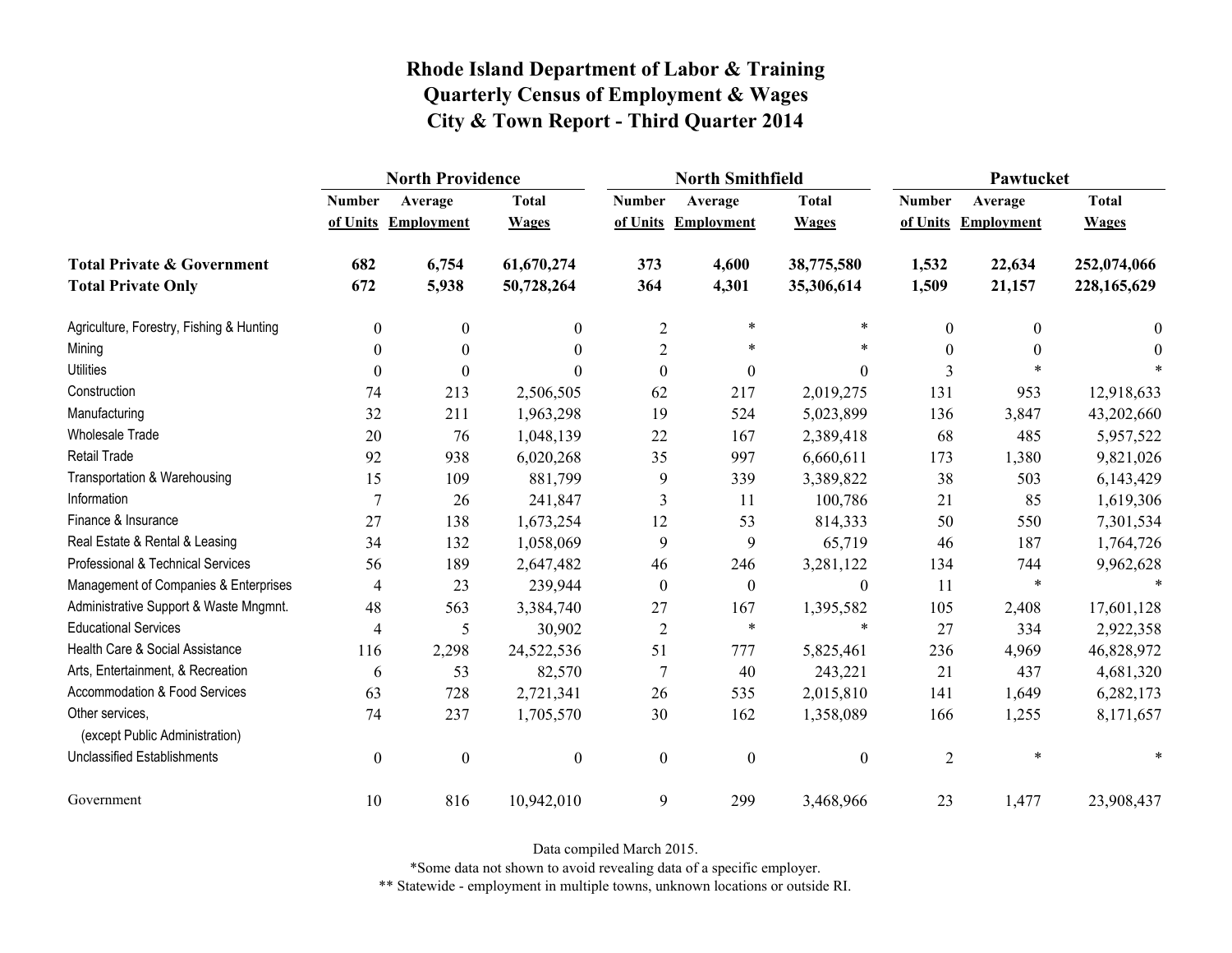|                                                   | Portsmouth       |                     |                  |                  | Providence          |               | <b>Richmond</b>  |                     |                  |
|---------------------------------------------------|------------------|---------------------|------------------|------------------|---------------------|---------------|------------------|---------------------|------------------|
|                                                   | <b>Number</b>    | Average             | <b>Total</b>     | <b>Number</b>    | Average             | <b>Total</b>  | <b>Number</b>    | Average             | <b>Total</b>     |
|                                                   |                  | of Units Employment | <b>Wages</b>     |                  | of Units Employment | <b>Wages</b>  |                  | of Units Employment | <b>Wages</b>     |
| <b>Total Private &amp; Government</b>             | 516              | 5,775               | 69,792,519       | 5,577            | 109,450             | 1,484,941,743 | 157              | 2,032               | 18,498,795       |
| <b>Total Private Only</b>                         | 500              | 5,322               | 63,801,229       | 5,475            | 95,240              | 1,237,212,716 | 150              | 1,384               | 10,083,494       |
| Agriculture, Forestry, Fishing & Hunting          | 15               | 49                  | 304,059          | $\overline{c}$   | $\ast$              | $\ast$        | 9                | 64                  | 709,865          |
| Mining                                            | $\theta$         | $\boldsymbol{0}$    | $\boldsymbol{0}$ | $\boldsymbol{0}$ | $\boldsymbol{0}$    | $\theta$      |                  |                     |                  |
| <b>Utilities</b>                                  |                  | $\ast$              | *                | $\tau$           | 534                 | 12,609,125    | $\theta$         | $\overline{0}$      | 0                |
| Construction                                      | 62               | 332                 | 3,863,129        | 230              | 2,058               | 40,891,891    | 23               | 94                  | 1,078,516        |
| Manufacturing                                     | 20               | 1,543               | 29,360,597       | 238              | 4,170               | 42,411,303    | 4                | $\ast$              |                  |
| <b>Wholesale Trade</b>                            | 20               | 106                 | 2,183,689        | 208              | 2,794               | 48,194,777    | 5                | $\ast$              |                  |
| <b>Retail Trade</b>                               | 57               | 522                 | 4,279,198        | 640              | 6,873               | 41,500,441    | 20               | 286                 | 1,930,389        |
| Transportation & Warehousing                      | $\,$ 8 $\,$      | 71                  | 506,359          | 74               | 504                 | 4,821,149     | 3                | $\ast$              |                  |
| Information                                       | 12               | 52                  | 815,511          | 159              | 2,538               | 45,505,791    | $\overline{2}$   | $\ast$              |                  |
| Finance & Insurance                               | 17               | 60                  | 702,262          | 300              | 5,619               | 119,770,501   | 5                | 51                  | 426,685          |
| Real Estate & Rental & Leasing                    | 14               | 162                 | 1,497,934        | 188              | 1,479               | 16,945,006    | $\mathbf{0}$     | $\boldsymbol{0}$    | $\Omega$         |
| Professional & Technical Services                 | 73               | 140                 | 2,440,119        | 928              | 6,343               | 116,610,967   | 11               | 68                  | 885,108          |
| Management of Companies & Enterprises             | $\overline{2}$   | *                   | $\ast$           | 46               | 2,768               | 63,388,828    | $\theta$         | $\boldsymbol{0}$    | $\theta$         |
| Administrative Support & Waste Mngmnt.            | 35               | 252                 | 2,048,529        | 295              | 8,016               | 58,081,224    | 15               | 88                  | 554,139          |
| <b>Educational Services</b>                       | 18               | 240                 | 2,709,698        | 129              | 10,306              | 156,680,413   |                  | $\ast$              | $\ast$           |
| Health Care & Social Assistance                   | 43               | 851                 | 7,296,383        | 763              | 26,876              | 382,672,606   | 11               | 87                  | 599,188          |
| Arts, Entertainment, & Recreation                 | 9                | 137                 | 928,363          | 62               | 1,014               | 5,963,366     | 7                | 104                 | 490,982          |
| Accommodation & Food Services                     | 42               | 585                 | 2,869,885        | 568              | 9,059               | 45,493,400    | 21               | 297                 | 1,106,804        |
| Other services,<br>(except Public Administration) | 52               | 193                 | 1,564,479        | 636              | 4,281               | 35,588,634    | 12               | 27                  | 150,298          |
| <b>Unclassified Establishments</b>                | $\boldsymbol{0}$ | $\boldsymbol{0}$    | $\boldsymbol{0}$ | $\overline{2}$   | $\ast$              | $\ast$        | $\boldsymbol{0}$ | $\boldsymbol{0}$    | $\boldsymbol{0}$ |
| Government                                        | 16               | 453                 | 5,991,290        | 102              | 14,210              | 247,729,027   | 7                | 648                 | 8,415,301        |

Data compiled March 2015.

\*Some data not shown to avoid revealing data of a specific employer.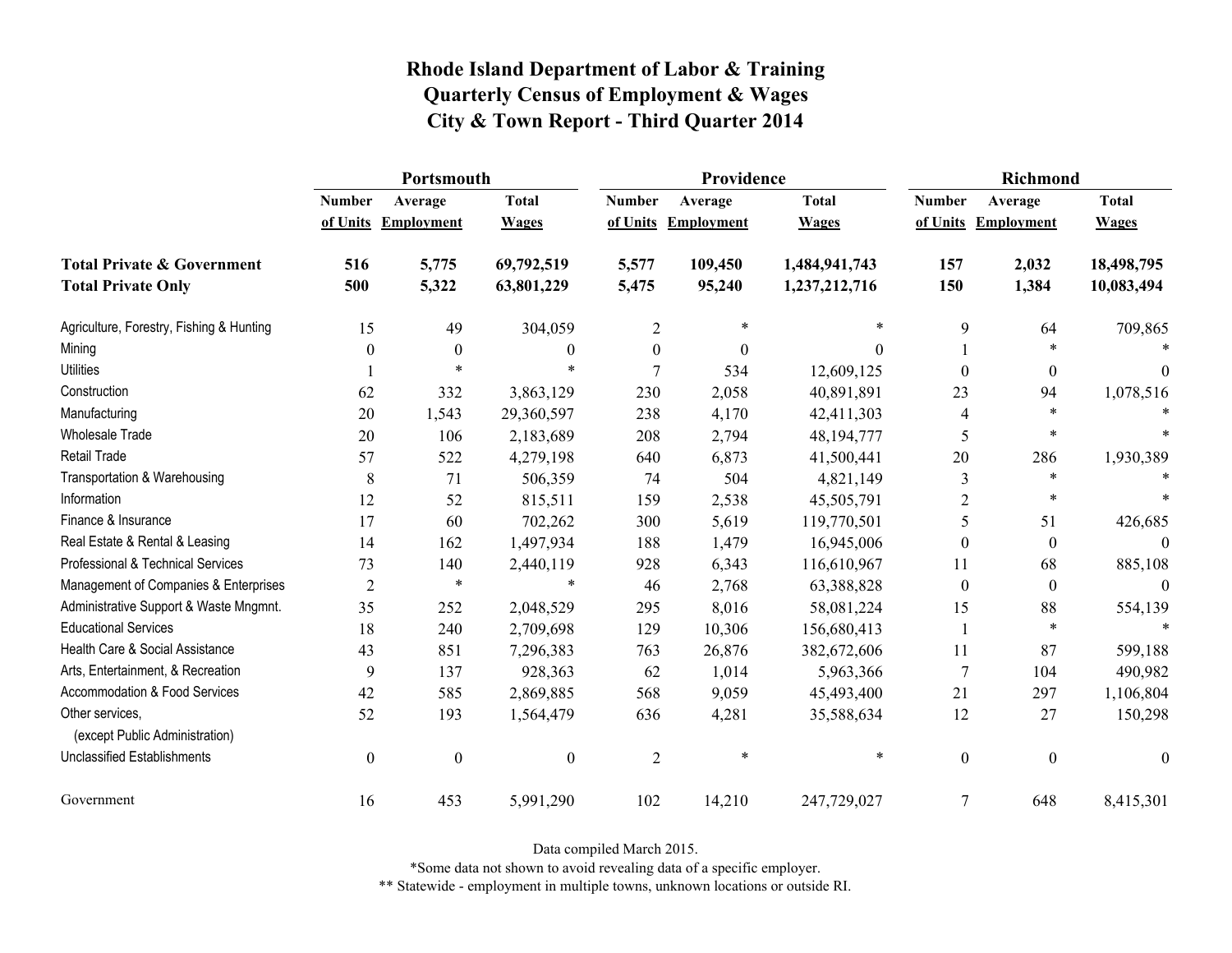|                                                   | <b>Scituate</b>  |                     |                  |                  | Smithfield        |                  | <b>South Kingstown</b> |                     |              |
|---------------------------------------------------|------------------|---------------------|------------------|------------------|-------------------|------------------|------------------------|---------------------|--------------|
|                                                   | <b>Number</b>    | Average             | <b>Total</b>     | <b>Number</b>    | Average           | <b>Total</b>     | <b>Number</b>          | Average             | <b>Total</b> |
|                                                   |                  | of Units Employment | <b>Wages</b>     | of Units         | <b>Employment</b> | <b>Wages</b>     |                        | of Units Employment | <b>Wages</b> |
| <b>Total Private &amp; Government</b>             | 263              | 1,631               | 16,127,315       | 850              | 15,274            | 219,204,642      | 997                    | 13,999              | 151,570,742  |
| <b>Total Private Only</b>                         | 251              | 1,059               | 7,727,423        | 835              | 14,739            | 212,263,472      | 974                    | 10,536              | 101,758,375  |
| Agriculture, Forestry, Fishing & Hunting          | 11               | 94                  | 508,258          | 4                | $\ast$            | $\ast$           | 18                     | 112                 | 842,652      |
| Mining                                            | $\theta$         | $\theta$            | $\mathbf{0}$     |                  | $\ast$            | $\ast$           |                        |                     |              |
| <b>Utilities</b>                                  | $\theta$         | 0                   | $\boldsymbol{0}$ | $\boldsymbol{0}$ | $\boldsymbol{0}$  | $\boldsymbol{0}$ | 3                      | $\ast$              |              |
| Construction                                      | 60               | 196                 | 2,115,689        | 130              | 1,070             | 15,651,189       | 111                    | 340                 | 3,650,946    |
| Manufacturing                                     | 10               | 23                  | 146,458          | 62               | 1,560             | 21,023,046       | 29                     | 583                 | 10,383,197   |
| Wholesale Trade                                   | 6                | 26                  | 217,885          | 53               | 844               | 12,733,620       | 45                     | 709                 | 13,589,831   |
| Retail Trade                                      | 19               | 176                 | 1,174,594        | 112              | 1,899             | 11,768,419       | 119                    | 1,287               | 10,115,133   |
| Transportation & Warehousing                      | 13               | 10                  | 96,884           | 16               | 130               | 1,592,747        | 12                     | 181                 | 1,236,114    |
| Information                                       | 5                | 23                  | 162,802          | 14               | 219               | 3,874,736        | 21                     | 163                 | 2,414,649    |
| Finance & Insurance                               |                  | 13                  | 132,614          | 47               | 3,692             | 93,369,601       | 28                     | 276                 | 3,693,282    |
| Real Estate & Rental & Leasing                    | 9                | 17                  | 158,674          | 20               | 66                | 1,061,886        | 22                     | 198                 | 1,006,951    |
| Professional & Technical Services                 | 28               | 87                  | 962,772          | $80\,$           | 328               | 6,110,310        | 118                    | 362                 | 5,582,888    |
| Management of Companies & Enterprises             | $\theta$         | $\theta$            | $\boldsymbol{0}$ | 5                | 84                | 2,421,497        | 4                      | 21                  | 425,202      |
| Administrative Support & Waste Mngmnt.            | 22               | 44                  | 278,123          | 54               | 652               | 7,629,242        | 79                     | 363                 | 3,250,922    |
| <b>Educational Services</b>                       |                  | $\ast$              | $\ast$           | 11               | $\ast$            | $\ast$           | 21                     | 292                 | 2,478,478    |
| Health Care & Social Assistance                   | 24               | 111                 | 610,016          | 71               | 1,521             | 11,067,481       | 114                    | 2,912               | 28,398,088   |
| Arts, Entertainment, & Recreation                 | $\mathfrak{Z}$   | $\ast$              | $\ast$           | 13               | 61                | 323,685          | 32                     | 258                 | 1,499,840    |
| Accommodation & Food Services                     | 18               | 170                 | 651,379          | 79               | 1,217             | 5,747,401        | 103                    | 1,652               | 7,667,217    |
| Other services,<br>(except Public Administration) | 15               | 61                  | 436,161          | 63               | 580               | 5,450,709        | 93                     | 802                 | 5,173,323    |
| <b>Unclassified Establishments</b>                | $\boldsymbol{0}$ | $\boldsymbol{0}$    | $\boldsymbol{0}$ | $\boldsymbol{0}$ | $\boldsymbol{0}$  | $\boldsymbol{0}$ |                        | $\ast$              |              |
| Government                                        | 12               | 572                 | 8,399,892        | 15               | 535               | 6,941,170        | 23                     | 3,463               | 49,812,367   |

Data compiled March 2015.

\*Some data not shown to avoid revealing data of a specific employer.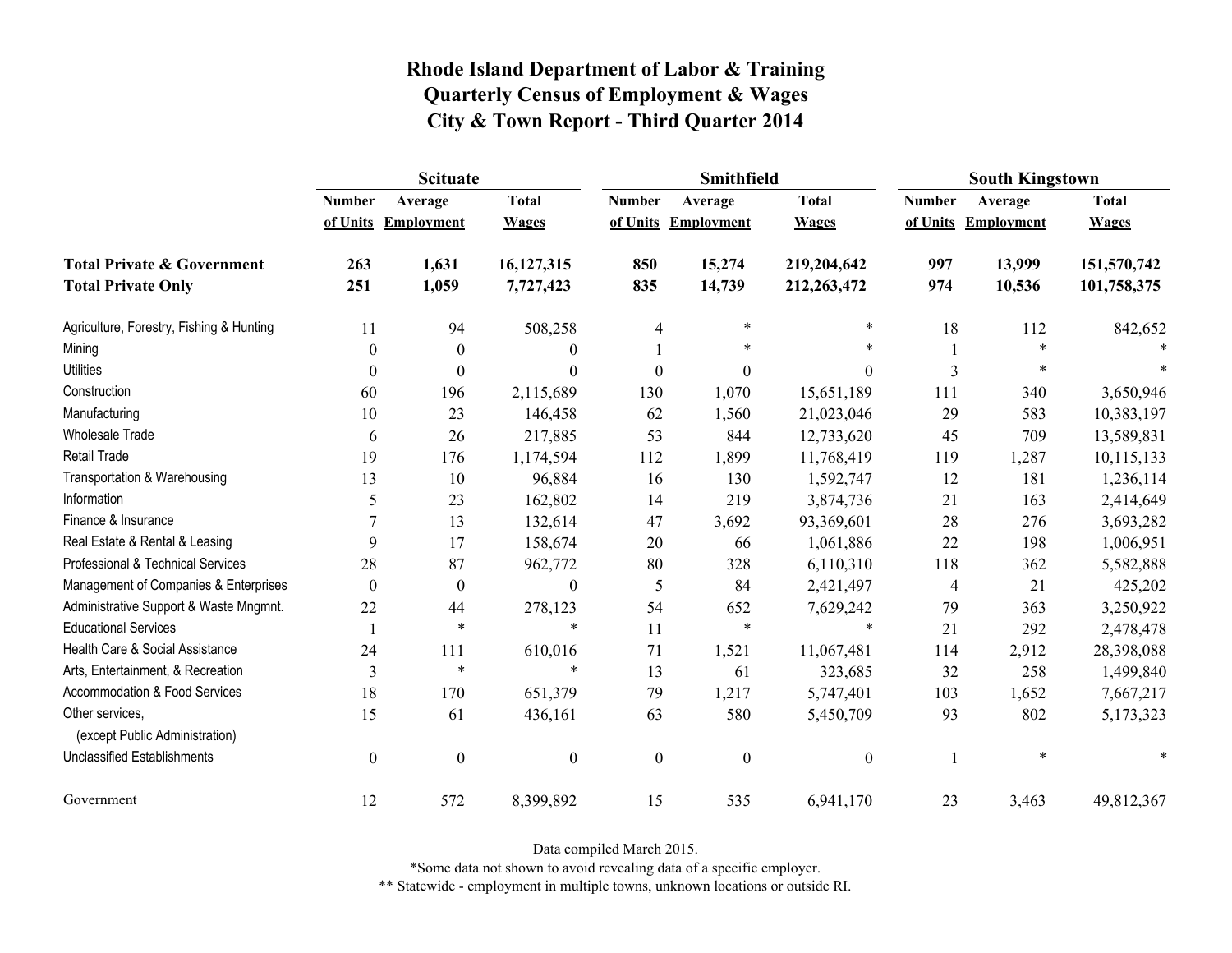|                                                   | <b>Tiverton</b>  |                     |                  |                  | Warren              |                  | Warwick       |                     |              |
|---------------------------------------------------|------------------|---------------------|------------------|------------------|---------------------|------------------|---------------|---------------------|--------------|
|                                                   | <b>Number</b>    | Average             | <b>Total</b>     | <b>Number</b>    | Average             | <b>Total</b>     | <b>Number</b> | Average             | <b>Total</b> |
|                                                   |                  | of Units Employment | <b>Wages</b>     |                  | of Units Employment | <b>Wages</b>     |               | of Units Employment | <b>Wages</b> |
| <b>Total Private &amp; Government</b>             | 343              | 2,734               | 24,263,078       | 381              | 3,445               | 29,743,627       | 3,067         | 46,945              | 488,908,294  |
| <b>Total Private Only</b>                         | 328              | 2,196               | 18,492,240       | 374              | 3,280               | 27,811,382       | 3,035         | 43,318              | 426,824,072  |
| Agriculture, Forestry, Fishing & Hunting          | 5                | 23                  | 90,239           | $\overline{2}$   | $\ast$              | $\ast$           | 3             | $\ast$              |              |
| Mining                                            | $\theta$         | 0                   | $\theta$         | $\overline{0}$   | $\mathbf{0}$        | $\theta$         | 0             | $\theta$            | $\theta$     |
| <b>Utilities</b>                                  | 4                | $\ast$              | $\ast$           | $\boldsymbol{0}$ | $\boldsymbol{0}$    | $\boldsymbol{0}$ | $\theta$      | $\theta$            | $\Omega$     |
| Construction                                      | 40               | 195                 | 2,151,378        | 53               | 137                 | 1,589,676        | 274           | 2,004               | 28,690,482   |
| Manufacturing                                     | 13               | 89                  | 635,003          | 35               | 619                 | 6,992,585        | 121           | 2,998               | 38,644,349   |
| <b>Wholesale Trade</b>                            | 19               | 94                  | 1,155,930        | 17               | 114                 | 1,773,767        | 184           | 1,834               | 24,286,907   |
| <b>Retail Trade</b>                               | 49               | 533                 | 5,134,986        | 44               | 294                 | 1,698,113        | 402           | 7,481               | 54,434,659   |
| Transportation & Warehousing                      | 10               | 52                  | 310,351          | 5                | 145                 | 1,010,518        | 73            | 1,965               | 20,290,333   |
| Information                                       | $\boldsymbol{0}$ | $\boldsymbol{0}$    | $\theta$         | 6                | 45                  | 576,668          | 50            | 458                 | 5,724,332    |
| Finance & Insurance                               | 13               | 66                  | 992,664          | 11               | 164                 | 1,520,182        | 192           | 2,919               | 44, 427, 305 |
| Real Estate & Rental & Leasing                    | 5                | 7                   | 101,984          | 10               | 32                  | 245,312          | 108           | 1,102               | 10,513,006   |
| Professional & Technical Services                 | 36               | 82                  | 1,414,813        | 32               | 120                 | 1,176,552        | 396           | 1,875               | 27,105,572   |
| Management of Companies & Enterprises             |                  | $\ast$              | $\ast$           | 3                | 9                   | 167,032          | 24            | 1,283               | 22,005,158   |
| Administrative Support & Waste Mngmnt.            | 25               | 50                  | 435,334          | 24               | 132                 | 912,114          | 209           | 2,216               | 18,377,381   |
| <b>Educational Services</b>                       | 5                | $\ast$              | $\ast$           | 5                | $\ast$              | *                | 38            | 597                 | 5,473,801    |
| Health Care & Social Assistance                   | 30               | 356                 | 2,887,833        | 36               | 588                 | 6,087,526        | 383           | 8,434               | 85,359,620   |
| Arts, Entertainment, & Recreation                 | $\overline{4}$   | 38                  | 110,240          | 6                | 54                  | 271,592          | 38            | 659                 | 3,716,332    |
| Accommodation & Food Services                     | 30               | 459                 | 1,927,232        | 43               | 620                 | 2,208,251        | 254           | 5,608               | 24,603,537   |
| Other services,<br>(except Public Administration) | 39               | 114                 | 589,359          | 42               | 157                 | 1,129,938        | 283           | 1,873               | 13, 121, 878 |
| <b>Unclassified Establishments</b>                | $\boldsymbol{0}$ | $\boldsymbol{0}$    | $\boldsymbol{0}$ | $\boldsymbol{0}$ | $\boldsymbol{0}$    | $\boldsymbol{0}$ | 3             | $\ast$              | *            |
| Government                                        | 15               | 538                 | 5,770,838        | 7                | 165                 | 1,932,245        | 32            | 3,627               | 62,084,222   |

Data compiled March 2015.

\*Some data not shown to avoid revealing data of a specific employer.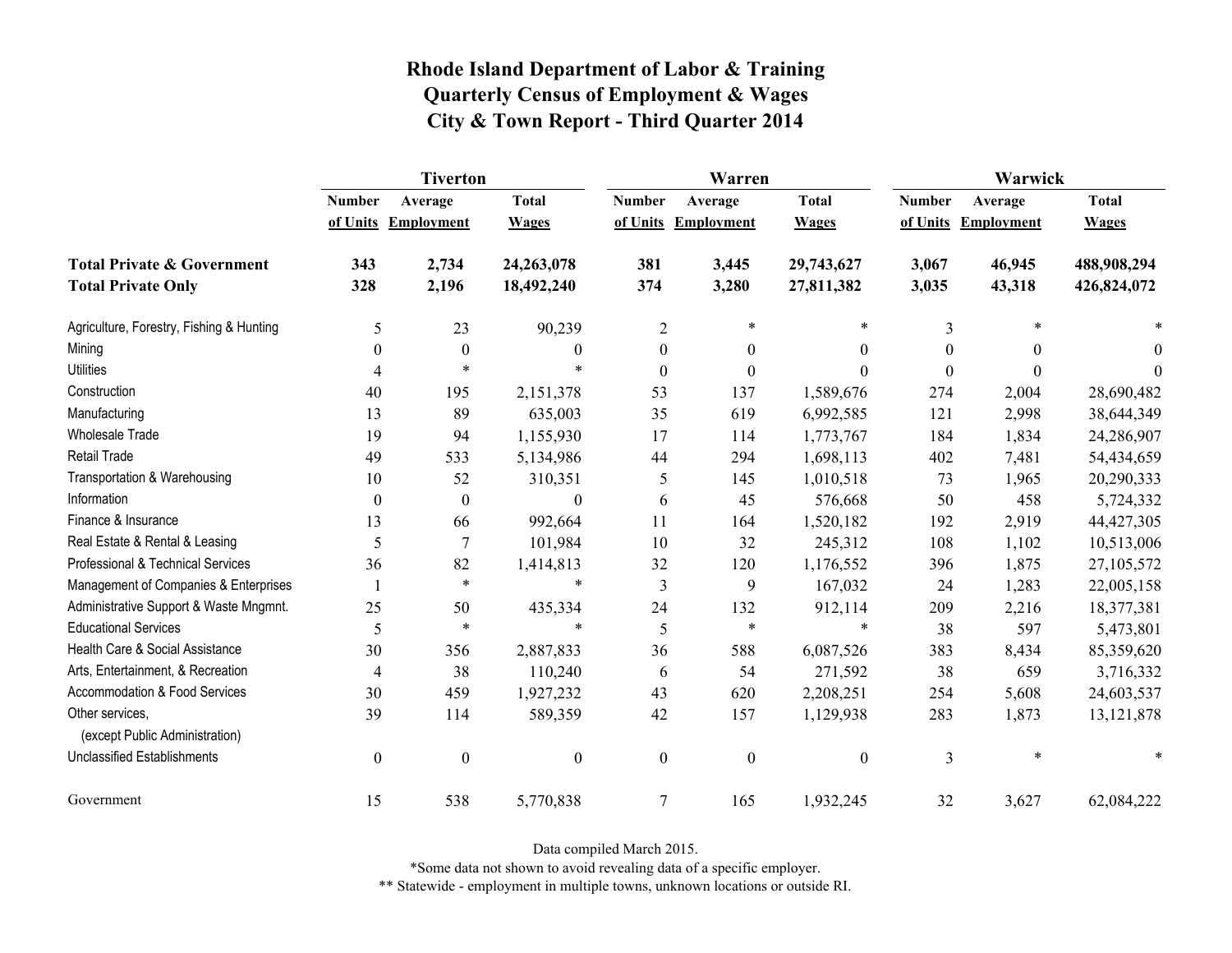|                                                   | Westerly         |                     |                  | <b>West Greenwich</b> |                     |                  | <b>West Warwick</b> |                     |              |
|---------------------------------------------------|------------------|---------------------|------------------|-----------------------|---------------------|------------------|---------------------|---------------------|--------------|
|                                                   | <b>Number</b>    | Average             | <b>Total</b>     | <b>Number</b>         | Average             | <b>Total</b>     | <b>Number</b>       | Average             | <b>Total</b> |
|                                                   |                  | of Units Employment | <b>Wages</b>     |                       | of Units Employment | <b>Wages</b>     |                     | of Units Employment | <b>Wages</b> |
| <b>Total Private &amp; Government</b>             | 849              | 10,613              | 89,796,356       | 195                   | 3,206               | 52,217,385       | 579                 | 7,477               | 78,994,143   |
| <b>Total Private Only</b>                         | 831              | 9,399               | 79,849,915       | 185                   | 2,825               | 47,396,957       | 564                 | 6,548               | 68,297,477   |
| Agriculture, Forestry, Fishing & Hunting          | $\overline{2}$   | $\ast$              | $\ast$           |                       | $\ast$              | *                | $\boldsymbol{0}$    | 0                   | $\theta$     |
| Mining                                            |                  | $\ast$              | $\ast$           |                       | $\ast$              |                  | $\theta$            |                     | $\Omega$     |
| <b>Utilities</b>                                  |                  | $\ast$              |                  | $\theta$              | $\mathbf{0}$        | $\theta$         | $\boldsymbol{0}$    | $\theta$            | $\theta$     |
| Construction                                      | 87               | 304                 | 3,390,485        | 40                    | 113                 | 1,244,976        | 65                  | 244                 | 2,482,424    |
| Manufacturing                                     | 27               | 503                 | 5,856,568        | 9                     | 997                 | 23,631,224       | 27                  | 1,299               | 16,607,076   |
| <b>Wholesale Trade</b>                            | 26               | 67                  | 783,616          | 12                    | 264                 | 4,389,737        | 28                  | 233                 | 2,881,334    |
| <b>Retail Trade</b>                               | 138              | 1,981               | 12,912,097       | 13                    | 96                  | 536,594          | 85                  | 834                 | 6,500,976    |
| Transportation & Warehousing                      | 11               | 67                  | 517,518          | 6                     | $\ast$              | $\ast$           | 15                  | 404                 | 4,637,383    |
| Information                                       | 15               | 126                 | 1,884,881        | 5                     | 15                  | 328,755          | 11                  | $\ast$              |              |
| Finance & Insurance                               | 29               | 335                 | 4,744,010        | 6                     | 25                  | 227,136          | 22                  | 549                 | 6,447,501    |
| Real Estate & Rental & Leasing                    | 25               | 78                  | 667,024          | 4                     | $\ast$              | $\ast$           | 21                  | 57                  | 435,796      |
| Professional & Technical Services                 | 70               | 258                 | 3,371,510        | 23                    | *                   | $\ast$           | 53                  | 135                 | 1,760,260    |
| Management of Companies & Enterprises             | 7                | $\ast$              | $\ast$           | $\theta$              | $\mathbf{0}$        | $\Omega$         | 3                   | $\ast$              |              |
| Administrative Support & Waste Mngmnt.            | 52               | 221                 | 1,720,856        | 20                    | 170                 | 1,424,018        | 28                  | 170                 | 1,440,332    |
| <b>Educational Services</b>                       | 10               | 56                  | 306,066          | -1                    | $\ast$              | $\ast$           | 9                   | 59                  | 390,006      |
| Health Care & Social Assistance                   | 108              | 1,964               | 19,533,381       | 13                    | 141                 | 949,817          | 56                  | 679                 | 5,275,830    |
| Arts, Entertainment, & Recreation                 | 32               | 648                 | 3,734,844        | $\overline{2}$        | $\ast$              | $\ast$           | 10                  | 45                  | 237,129      |
| Accommodation & Food Services                     | 109              | 2,110               | 12,249,108       | 18                    | 240                 | 1,086,783        | 65                  | 717                 | 2,703,758    |
| Other services,<br>(except Public Administration) | 81               | 337                 | 2,061,553        | 11                    | 22                  | 113,387          | 66                  | 271                 | 1,908,661    |
| <b>Unclassified Establishments</b>                | $\boldsymbol{0}$ | $\boldsymbol{0}$    | $\boldsymbol{0}$ | $\boldsymbol{0}$      | $\boldsymbol{0}$    | $\boldsymbol{0}$ | $\boldsymbol{0}$    | $\boldsymbol{0}$    | $\theta$     |
| Government                                        | 18               | 1,214               | 9,946,441        | 10                    | 381                 | 4,820,428        | 15                  | 929                 | 10,696,666   |

Data compiled March 2015.

\*Some data not shown to avoid revealing data of a specific employer.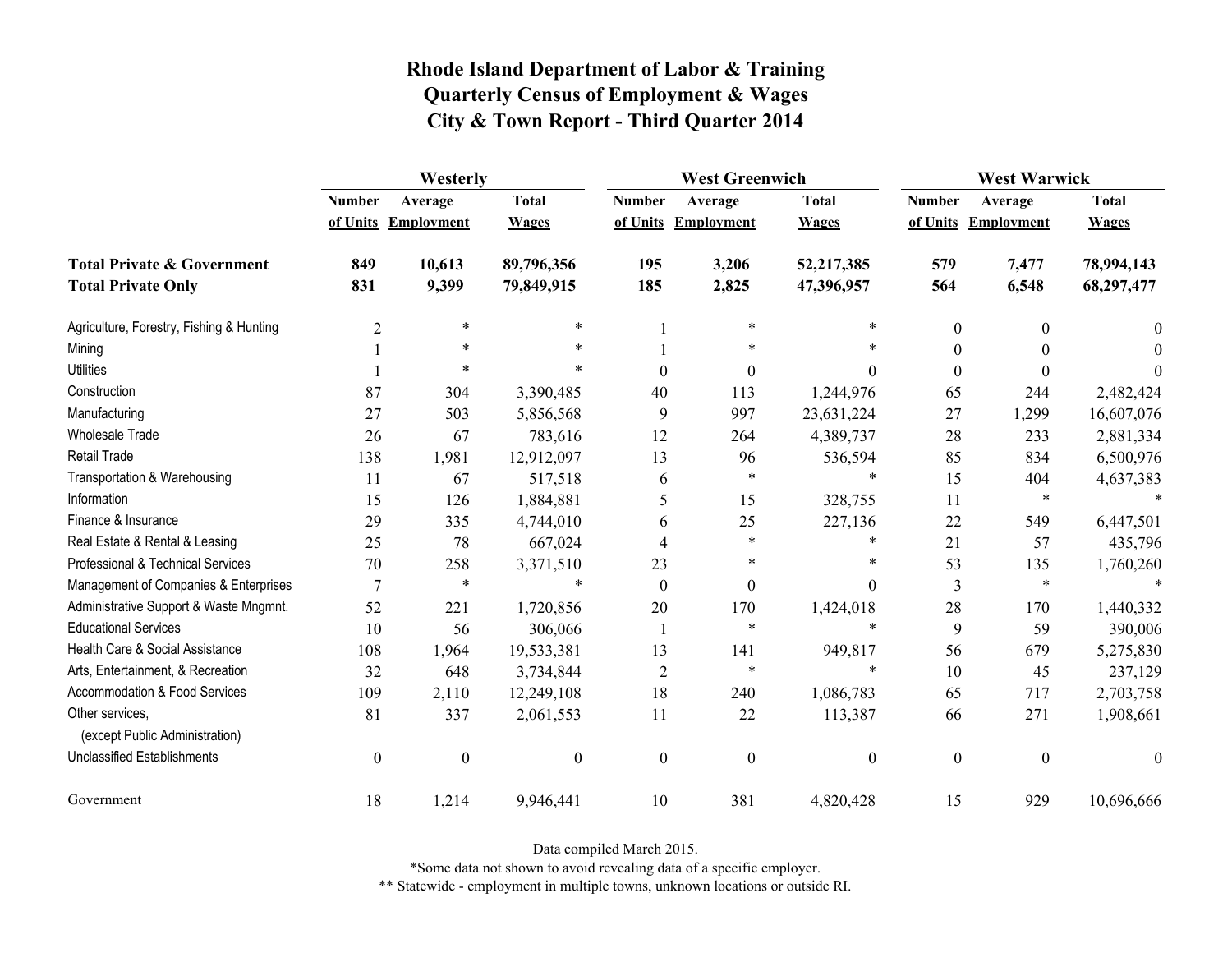|                                                   |                  | Woonsocket        |                  | Statewide **  |                   |              |  |
|---------------------------------------------------|------------------|-------------------|------------------|---------------|-------------------|--------------|--|
|                                                   | <b>Number</b>    | Average           | <b>Total</b>     | <b>Number</b> | Average           | <b>Total</b> |  |
|                                                   | of Units         | <b>Employment</b> | <b>Wages</b>     | of Units      | <b>Employment</b> | <b>Wages</b> |  |
| <b>Total Private &amp; Government</b>             | 839              | 14,457            | 191,562,396      | 4,198         | 9,891             | 172,483,246  |  |
| <b>Total Private Only</b>                         | 820              | 13,053            | 173,114,183      | 4,185         | 9,812             | 170,441,046  |  |
| Agriculture, Forestry, Fishing & Hunting          | $\boldsymbol{0}$ | $\boldsymbol{0}$  | 0                | 1             | $\ast$            | *            |  |
| Mining                                            | $\boldsymbol{0}$ | $\boldsymbol{0}$  | $\boldsymbol{0}$ | 1             | $\ast$            | *            |  |
| <b>Utilities</b>                                  | $\overline{2}$   | $\ast$            | $\ast$           | 4             | $\ast$            | $\ast$       |  |
| Construction                                      | 63               | 382               | 4,936,344        | 301           | 821               | 11,331,266   |  |
| Manufacturing                                     | 51               | 929               | 10,304,243       | 59            | 101               | 1,549,737    |  |
| <b>Wholesale Trade</b>                            | 37               | 420               | 6,243,036        | 1,357         | 2,185             | 51,909,177   |  |
| Retail Trade                                      | 115              | 1,276             | 8,825,994        | 107           | 242               | 3,122,279    |  |
| Transportation & Warehousing                      | 17               | $\ast$            | *                | 49            | 104               | 1,492,093    |  |
| Information                                       | $\overline{7}$   | 43                | 284,271          | 238           | 538               | 13,859,360   |  |
| Finance & Insurance                               | 24               | 180               | 1,967,040        | 198           | 549               | 12,425,921   |  |
| Real Estate & Rental & Leasing                    | 29               | 148               | 1,075,424        | 42            | 165               | 2,233,241    |  |
| Professional & Technical Services                 | 93               | 545               | 8,970,171        | 799           | 1,647             | 33,776,321   |  |
| Management of Companies & Enterprises             | 12               | $\ast$            | $\ast$           | 58            | 242               | 3,576,288    |  |
| Administrative Support & Waste Mngmnt.            | 40               | 285               | 2,209,661        | 502           | 2,156             | 23,234,516   |  |
| <b>Educational Services</b>                       | 11               | 292               | 2,540,134        | 97            | 161               | 1,610,741    |  |
| Health Care & Social Assistance                   | 132              | 4,061             | 35,625,582       | 89            | 325               | 4,703,040    |  |
| Arts, Entertainment, & Recreation                 | 9                | 121               | 575,947          | 23            | 41                | 521,700      |  |
| Accommodation & Food Services                     | 91               | 1,038             | 4,338,587        | 39            | 305               | 1,291,423    |  |
| Other services,<br>(except Public Administration) | 87               | 315               | 1,838,090        | 122           | 147               | 2,875,274    |  |
| <b>Unclassified Establishments</b>                | $\boldsymbol{0}$ | $\boldsymbol{0}$  | $\boldsymbol{0}$ | 99            | 70                | 859,087      |  |
| Government                                        | 19               | 1,404             | 18,448,213       | 4,185<br>13   | 79                | 2,042,200    |  |

Data compiled March 2015.

\*Some data not shown to avoid revealing data of a specific employer.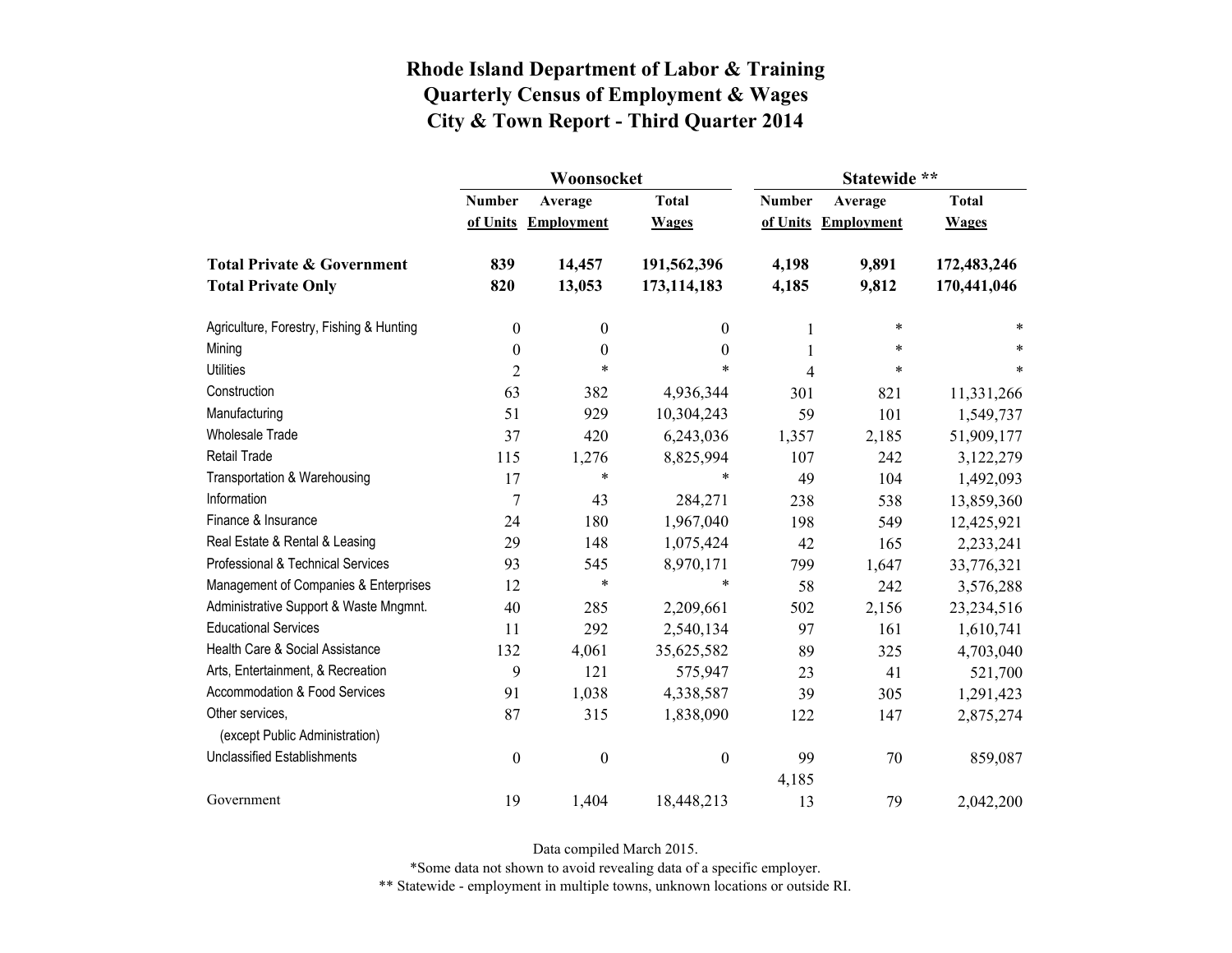|                                                   | <b>Bristol County</b> |                   |                  |               | <b>Kent County</b> |              |                | <b>Newport County</b> |              |  |
|---------------------------------------------------|-----------------------|-------------------|------------------|---------------|--------------------|--------------|----------------|-----------------------|--------------|--|
|                                                   | <b>Number</b>         | Average           | <b>Total</b>     | <b>Number</b> | Average            | <b>Total</b> | <b>Number</b>  | Average               | <b>Total</b> |  |
|                                                   | of Units              | <b>Employment</b> | <b>Wages</b>     | of Units      | <b>Employment</b>  | <b>Wages</b> | of Units       | <b>Employment</b>     | <b>Wages</b> |  |
| <b>Total Private &amp; Government</b>             | 1,427                 | 13,544            | 127,903,455      | 5,307         | 73,236             | 770,466,919  | 3,194          | 40,350                | 458,415,979  |  |
| <b>Total Private Only</b>                         | 1,393                 | 11,805            | 105,210,393      | 5,218         | 66,609             | 671,572,586  | 3,094          | 33,237                | 319,689,572  |  |
| Agriculture, Forestry, Fishing & Hunting          | 5                     | $\ast$            | *                | 9             | 39                 | 196,776      | 40             | 269                   | 1,575,812    |  |
| Mining                                            | $\boldsymbol{0}$      | $\boldsymbol{0}$  | $\boldsymbol{0}$ |               | $\ast$             | $\ast$       | $\overline{c}$ | $\ast$                |              |  |
| <b>Utilities</b>                                  |                       | $\ast$            | $\ast$           |               | $\ast$             | *            | 6              | 52                    | 1,233,220    |  |
| Construction                                      | 179                   | 621               | 7,428,808        | 542           | 3,029              | 41,059,460   | 300            | 1,520                 | 17,833,111   |  |
| Manufacturing                                     | 103                   | 1,695             | 18,842,778       | 222           | 6,224              | 92,161,984   | 86             | 2,266                 | 39,078,453   |  |
| Wholesale Trade                                   | 74                    | 295               | 5,269,235        | 314           | 3,047              | 44,645,287   | 118            | 494                   | 7,935,614    |  |
| <b>Retail Trade</b>                               | 134                   | 1,203             | 7,937,599        | 591           | 9,516              | 72,603,984   | 429            | 4,332                 | 31,145,862   |  |
| Transportation & Warehousing                      | 13                    | 163               | 1,154,819        | 198           | 4,373              | 39,437,508   | 76             | 567                   | 4,044,236    |  |
| Information                                       | 29                    | 105               | 1,596,497        | 90            | 1,366              | 20,213,727   | 57             | 578                   | 8,222,258    |  |
| Finance & Insurance                               | 55                    | 503               | 5,487,532        | 289           | 3,790              | 56,005,066   | 113            | 908                   | 13,646,452   |  |
| Real Estate & Rental & Leasing                    | 36                    | 132               | 1,056,214        | 183           | 1,451              | 14,496,646   | 117            | 658                   | 6,349,548    |  |
| Professional & Technical Services                 | 146                   | 385               | 5,630,741        | 618           | 3,221              | 51,649,661   | 409            | 2,832                 | 48,568,754   |  |
| Management of Companies & Enterprises             | 10                    | 60                | 730,373          | 86            | 1,873              | 30,012,606   | 19             | 529                   | 6,728,621    |  |
| Administrative Support & Waste Mngmnt.            | 89                    | 409               | 3,239,332        | 305           | 2,837              | 23,905,012   | 236            | 1,031                 | 9,091,960    |  |
| <b>Educational Services</b>                       | 35                    | 1,414             | 16,814,328       | 122           | 1,705              | 15,806,792   | 54             | 1,118                 | 13,164,698   |  |
| Health Care & Social Assistance                   | 149                   | 2,028             | 16,499,274       | 581           | 10,895             | 106,978,774  | 258            | 4,365                 | 38,459,320   |  |
| Arts, Entertainment, & Recreation                 | 32                    | 461               | 3,165,355        | 128           | 2,074              | 14,396,027   | 88             | 1,876                 | 12,199,027   |  |
| Accommodation & Food Services                     | 125                   | 1,666             | 6,585,989        | 403           | 7,936              | 34,139,746   | 354            | 8,063                 | 46,907,610   |  |
| Other services,<br>(except Public Administration) | 178                   | 663               | 3,747,559        | 492           | 3,454              | 20,445,295   | 331            | 1,777                 | 13,430,769   |  |
| <b>Unclassified Establishments</b>                | $\boldsymbol{0}$      | $\boldsymbol{0}$  | $\boldsymbol{0}$ | 3             | $\ast$             | $\ast$       |                | $\ast$                | $\ast$       |  |
| Government                                        | 34                    | 1,739             | 22,693,062       | 89            | 7,629              | 98,894,333   | 100            | 7,113                 | 138,726,407  |  |

Data compiled March 2015.

\*Some data not shown to avoid revealing data of a specific employer.